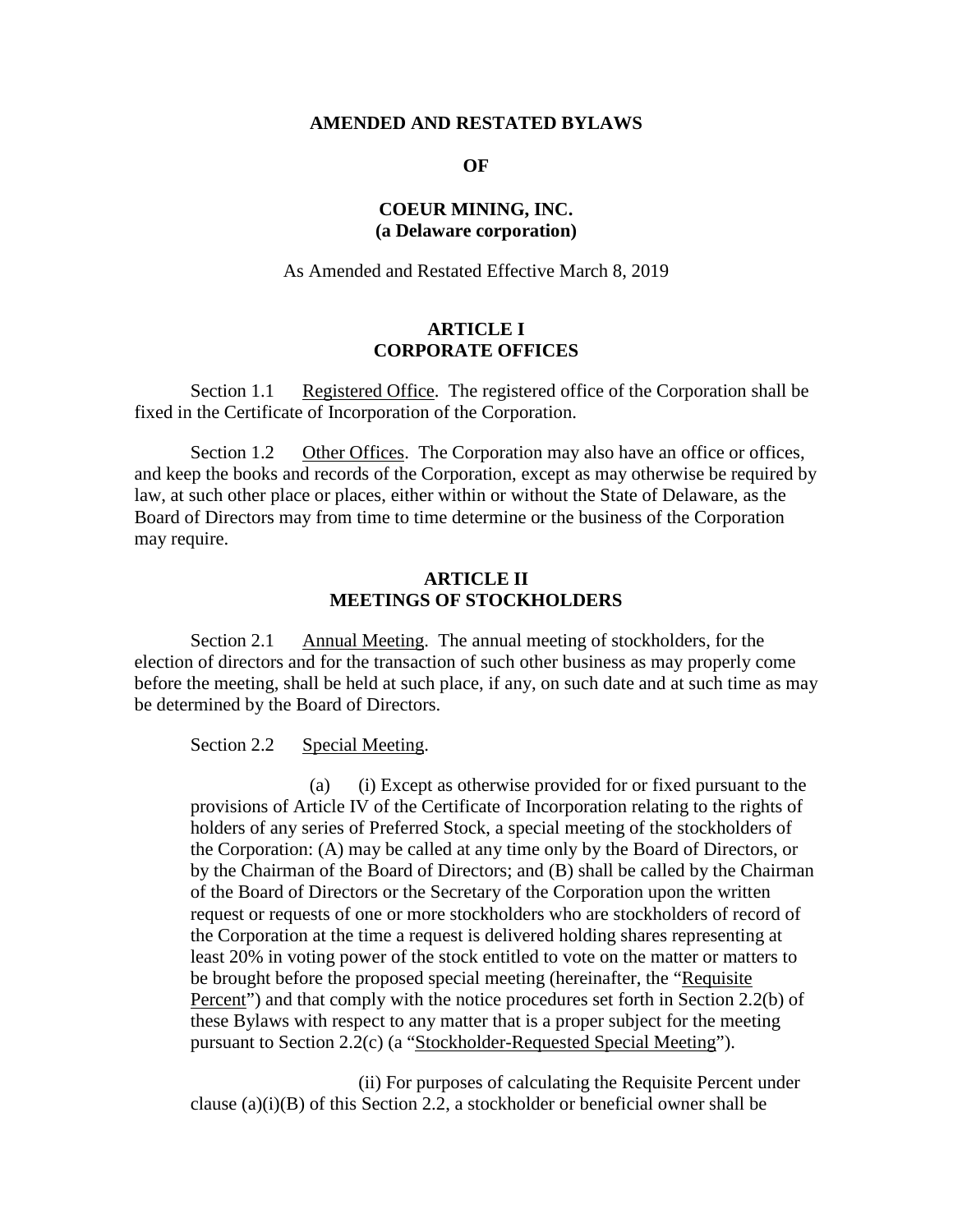deemed to be a "holder" of only those shares of the Corporation having votes entitled to be cast on any issue proposed to be considered at the Stockholder-Requested Special Meeting and as to which the person possesses both: (A) the full voting and investment rights pertaining to the shares and (B) the full economic interest in (including the opportunity for profit and risk of loss on) such shares; provided, however, that the number of shares calculated in accordance with clauses (A) and (B) shall not include any shares: (x) sold by such person in any transaction that has not been settled or closed; (y) borrowed by such person for any purposes or purchased by such person pursuant to an agreement to resell; or (z) subject to any option, warrant, forward contract, swap, contract of sale, or other derivative or similar agreement entered into by such person, whether any such instrument or agreement is to be settled with shares or with cash based on the notional amount or value of outstanding shares of the Corporation, if in any such case such instrument or agreement has, or is intended to have, the purpose or effect of: (1) reducing in any manner, to any extent or at any time in the future, such person's full right to vote or direct the voting of any such shares; and/or (2) hedging, offsetting or altering, to any degree, gain or loss arising from the full economic ownership of such shares by such person. A person shall "hold" shares held in the name of a nominee or other intermediary so long as the person retains both the full voting and investment rights pertaining to the shares and the full economic interest in the shares, provided that this provision shall not alter the obligations of any stockholder to provide the notice described in Section 2.2(b) of these Bylaws. A person is deemed to continue holding shares during any period in which the person has delegated any voting power by means of a proxy, power of attorney, or other instrument or arrangement that is revocable at any time. The terms "holder," "held" and other variations of the word "hold" shall have correlative meanings. For purposes of clauses (x) through (z), the term "person" shall include its affiliates, as defined in the rules and regulations promulgated under the Securities Exchange Act of 1934, as amended (the "Exchange Act"). Whether shares of the Corporation are "held" for these purposes shall be decided by the Board of Directors.

(b) In order for a Stockholder-Requested Special Meeting to be called by the Chairman of the Board of Directors or the Secretary as provided by clause  $(a)(i)(B)$  of this Section 2.2, one or more written requests for a special meeting of stockholders (individually or collectively, a "Special Meeting Request") signed and dated by stockholders that hold the Requisite Percent of shares of the Corporation (or their duly authorized agents), must be delivered to the Secretary at the principal office of the Corporation and must set forth: (i) a statement of the specific purpose or purposes of the special meeting and the matters proposed to be acted on at the special meeting, the text of any proposal or business (including the text of any resolutions proposed for consideration and, in the event that such business includes a proposal to amend the Bylaws of the Corporation, the text of the proposed amendment), the reasons for conducting such business at the special meeting, and any substantial interest in such business of the stockholders requesting the special meeting and the beneficial owners, if any, on whose behalf the Special Meeting Request is being made; (ii) an acknowledgement by the stockholders requesting the special meeting and the beneficial owners, if any, on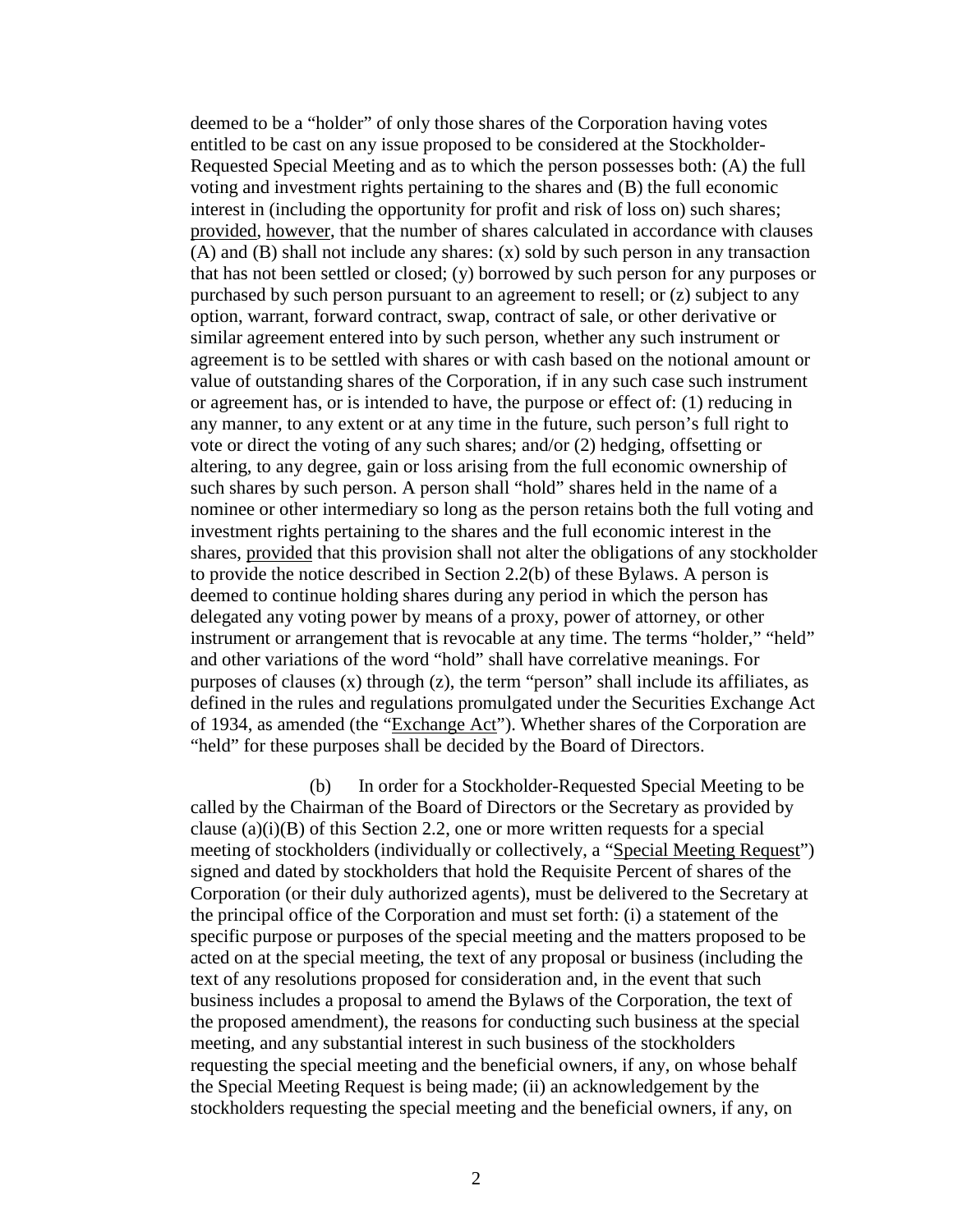whose behalf the Special Meeting Request is being made that the Special Meeting Request shall be deemed to be revoked (and any meeting scheduled in response may be cancelled) if such requesting stockholders do not own at least the Requisite Percent at all times between the date of the delivery of such Special Meeting Request to the Secretary and the date of the applicable Stockholder-Requested Special Meeting, as well as an agreement by such stockholder(s) to notify the Corporation immediately if he, she or it ceases to own any shares resulting in such revocation; (iii) documentary evidence that the stockholders requesting the special meeting own the Requisite Percent as of the date on which the Special Meeting Request is delivered to the Secretary; provided, however, that if the stockholders are not the beneficial owners of the shares representing the Requisite Percent, then to be valid, the Special Meeting Request must also include documentary evidence (or, if not simultaneously provided with the Special Meeting Request, such documentary evidence must be delivered to the Secretary within ten days after the date on which the Special Meeting Request is delivered to the Secretary) that the beneficial owners on whose behalf the Special Meeting Request is made beneficially own the Requisite Percent as of the date on which such Special Meeting Requests is delivered to the Secretary; and (iv) the information required in a stockholder notice pursuant to Section 2.10(a)(ii) of these Bylaws. Multiple written requests for a special meeting delivered to the Secretary shall constitute a valid Special Meeting Request only if each such written request satisfies the requirements set forth above, has been dated and delivered to the Secretary within sixty (60) days of the earliest dated of such requests and identifies substantially the same purpose or purposes of the special meeting and substantially the same matters proposed to be acted on at the special meeting. If the stockholder is not the signatory to the Special Meeting Request, such Special Meeting Request shall not be valid unless documentary evidence is supplied to the Secretary at the time of delivery of such Special Meeting Request (or within ten business days thereafter) of such signatory's authority to execute the Special Meeting Request on behalf of the stockholder. Any requesting stockholder may revoke his, her or its Special Meeting Request at any time prior to delivery to the Secretary of Special Meeting Requests representing holdings in the aggregate of the Requisite Percent by written revocation delivered to the Secretary at the principal office of the Corporation. If at any point after 60 days following the earliest dated Special Meeting Request, the unrevoked valid Special Meeting Requests represent ownership in the aggregate of less than the Requisite Percent, there shall be no requirement to hold a special meeting. Without limiting the Board of Directors' power and authority to interpret any other provisions of these Bylaws, the determination of the validity of a Special Meeting Request shall be made in good faith by the Board of Directors, which determination shall be conclusive and binding on the Corporation and the stockholders, and the date of such determination is referred to herein as the "Request Receipt Date".

(c) A matter is a proper subject of a Stockholder-Requested Special Meeting if it is a proper subject for stockholder action under, and does not involve a violation of, applicable law, unless the Request Receipt Date occurs during the period commencing with the close of business on the 90th day prior to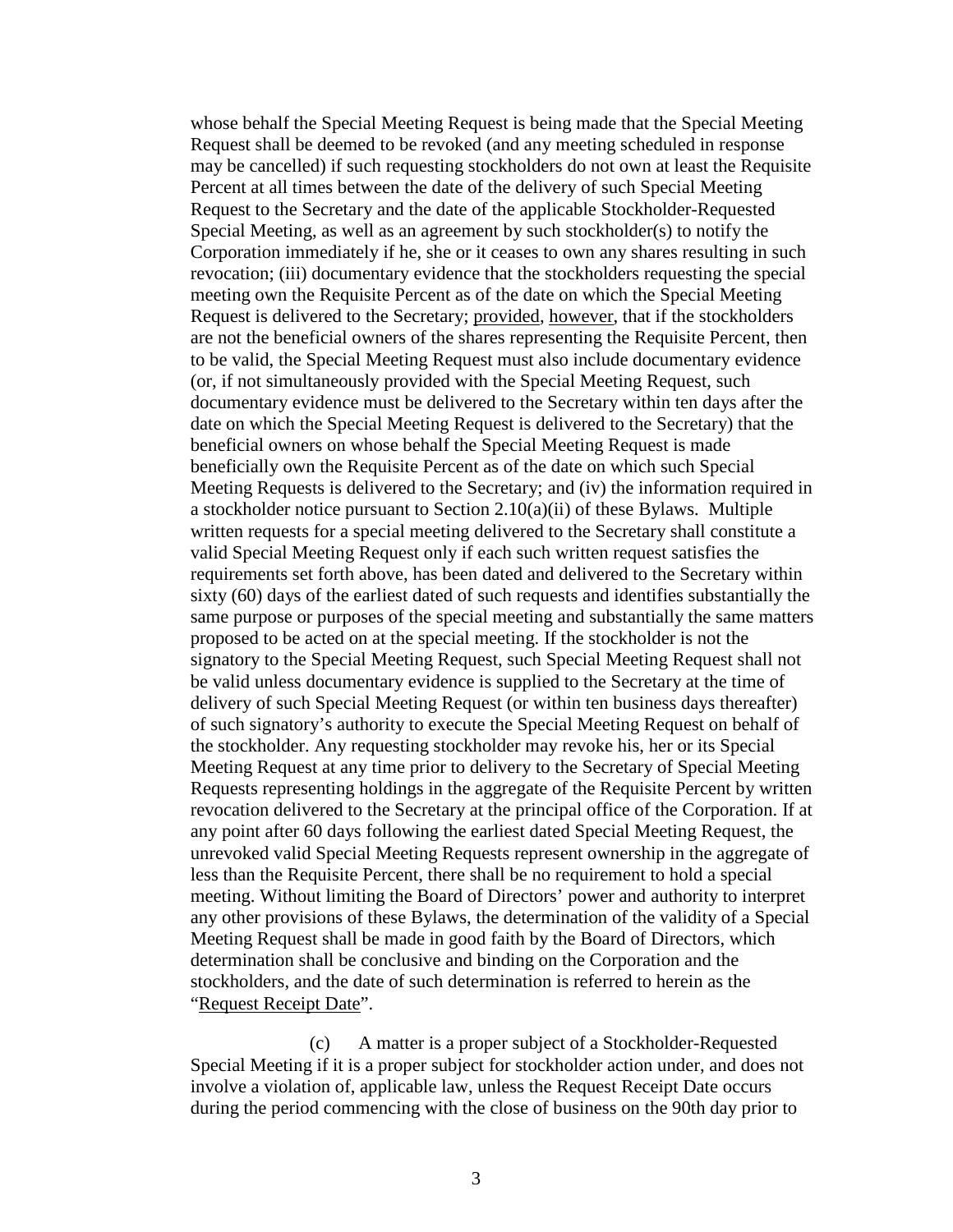the first anniversary of the date of the preceding year's annual meeting of stockholders and ending on the date that is 90 days after the most recent annual meeting of stockholders.

(d) Business transacted at any special meeting shall be limited to the purpose or purposes described in the notice of the meeting; provided, however that nothing herein shall prohibit the Board of Directors from submitting additional matters to stockholders at any Stockholder-Requested Special Meeting. If none of the stockholders who submitted the Special Meeting Request appears or sends a qualified representative (as defined in Section  $2.10(c)(i)$  of these Bylaws) to present the matters to be presented for consideration that were specified in the Stockholder Meeting Request, the Corporation need not present such matters for a vote at such meeting, notwithstanding that proxies in respect of such matter may have been received by the Corporation.

(e) Any special meeting of stockholders shall be held at such date, time, and place within or without the State of Delaware as may be fixed by the Board of Directors in accordance with these Bylaws and in compliance with the General Corporation Law of the State of Delaware (the "DGCL"); provided, however, that a Stockholder-Requested Special Meeting shall be called for a date not more than 90 days after the Request Receipt Date unless a later date is required in order to allow the Corporation to file the information required under Schedule 14A under the Exchange Act.

#### Section 2.3 Notice of Stockholders' Meetings.

(a) Whenever stockholders are required or permitted to take any action at a meeting, a notice of the place, if any, date, and time of the meeting of the stockholders, the record date for determining the stockholders entitled to vote at the meeting (if such date is different from the record date for determining the stockholders entitled to notice of the meeting) and the means of remote communications, if any, by which stockholders and proxyholders may be deemed to be present in person and vote at such meeting, shall be given, not less than 10 nor more than 60 days before the date on which the meeting is to be held, to each stockholder entitled to vote at such meeting as of the record date for determining the stockholders entitled to notice of the meeting, except as otherwise provided by law, the Certificate of Incorporation and these Bylaws. In the case of a special meeting, the purpose or purposes for which the meeting is called also shall be set forth in the notice. Notice may be given personally, by mail or by electronic transmission in accordance with Section 232 of the DGCL. If mailed, such notice shall be deemed given when deposited in the United States mail, postage prepaid, directed to each stockholder at such stockholder's address appearing on the books of the Corporation or given by the stockholder for such purpose. Notice by electronic transmission shall be deemed given as provided in Section 232 of the DGCL. An affidavit that notice has been given, executed by the Secretary, Assistant Secretary or any transfer agent or other agent of the Corporation, shall be, in the absence of fraud, prima facie evidence of the giving of such notice or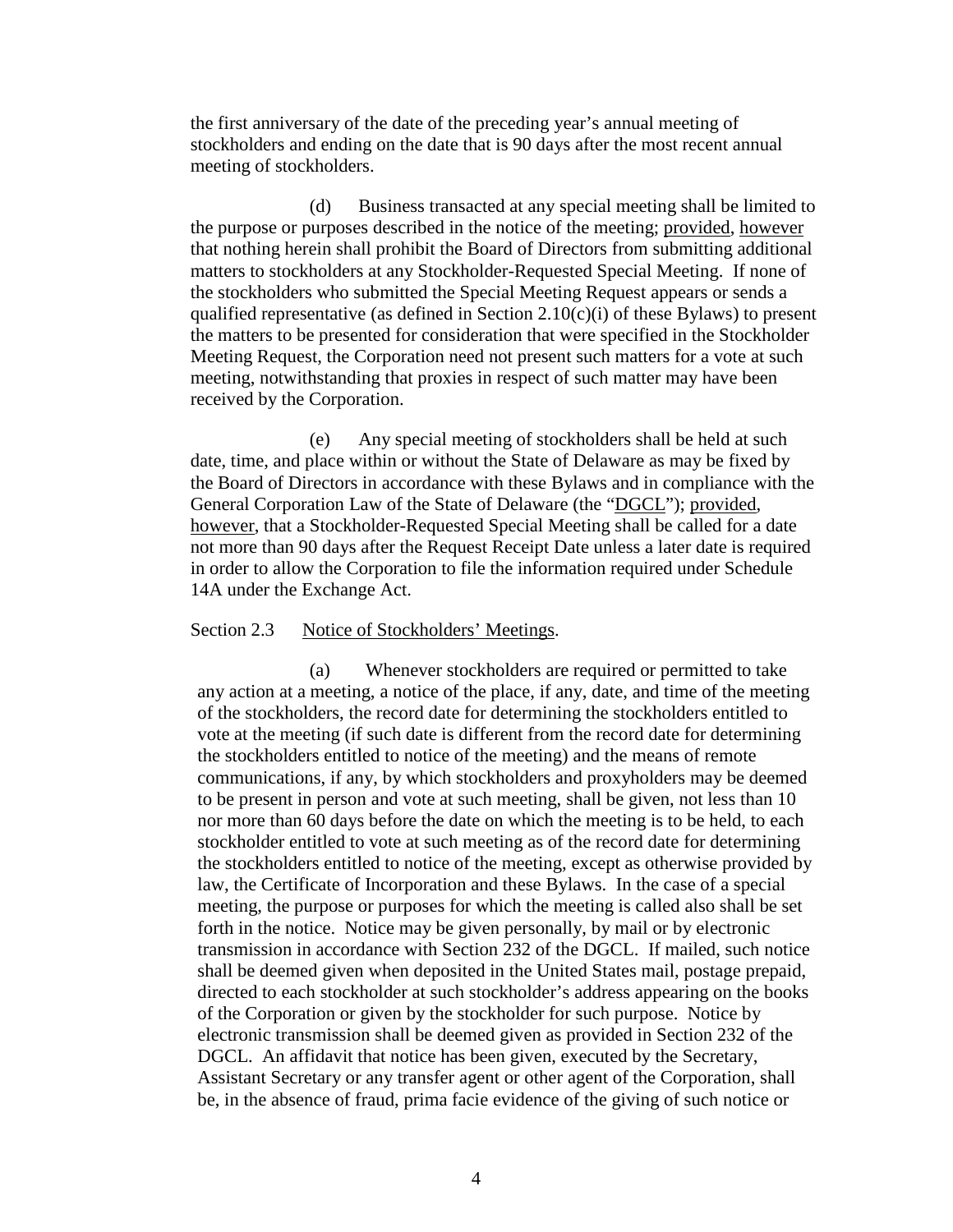report. Notice shall be deemed to have been given to all stockholders who share an address if notice is given in accordance with the "householding" rules set forth in Rule 14a-3(e) under the Exchange Act and Section 233 of the DGCL.

(b) When a meeting is adjourned to another time or place, notice need not be given of the adjourned meeting if the place, if any, date and time thereof, and the means of remote communications, if any, by which stockholders and proxyholders may be deemed to be present in person and vote at such adjourned meeting are announced at the meeting at which the adjournment is taken; provided, however, that if the date of any adjourned meeting is more than 30 days after the date for which the meeting was originally called, a notice of the adjourned meeting shall be given to each stockholder of record entitled to vote at the meeting. If after the adjournment a new record date for stockholders entitled to vote is fixed for the adjourned meeting, the Board of Directors shall fix a new record date for notice of such adjourned meeting in accordance with Section 7.7(a) of these Bylaws, and shall give notice of the adjourned meeting to each stockholder of record entitled to vote at such adjourned meeting as of the record date for notice of such adjourned meeting. When a meeting is postponed to another date or time, notice need not be given of the postponed meeting if the postponement is to a date not more than 60 days after the record date originally fixed for the meeting.

(c) Notice of any meeting of stockholders may be waived in writing or by electronic transmission by the person entitled to notice, either before or after the meeting, and to the extent permitted by law, will be waived by any stockholder by attendance thereat, in person or by proxy, except when the person objects at the beginning of the meeting to the transaction of any business because the meeting is not lawfully called or convened. Neither the business to be transacted at nor the purpose of any annual or special meeting of the stockholders need be specified in the waiver of notice.

#### Section 2.4 Organization.

(a) Meetings of stockholders shall be presided over by the Chairman of the Board of Directors, if any, or in his or her absence, by the Chief Executive Officer or, in his or her absence, by another person designated by the Board of Directors. The Secretary, or in his or her absence, an Assistant Secretary, or in the absence of the Secretary and all Assistant Secretaries, a person whom the Chairman of the meeting shall appoint, shall act as Secretary of the meeting and keep a record of the proceedings thereof.

(b) The date and time of the opening and the closing of the polls for each matter upon which the stockholders will vote at a meeting shall be announced at the meeting by the chairman of the meeting. The Board of Directors may adopt by resolution such rules and regulations for the conduct of the meeting of stockholders as it shall deem appropriate. Except to the extent inconsistent with such rules and regulations as adopted by the Board of Directors, the chairman of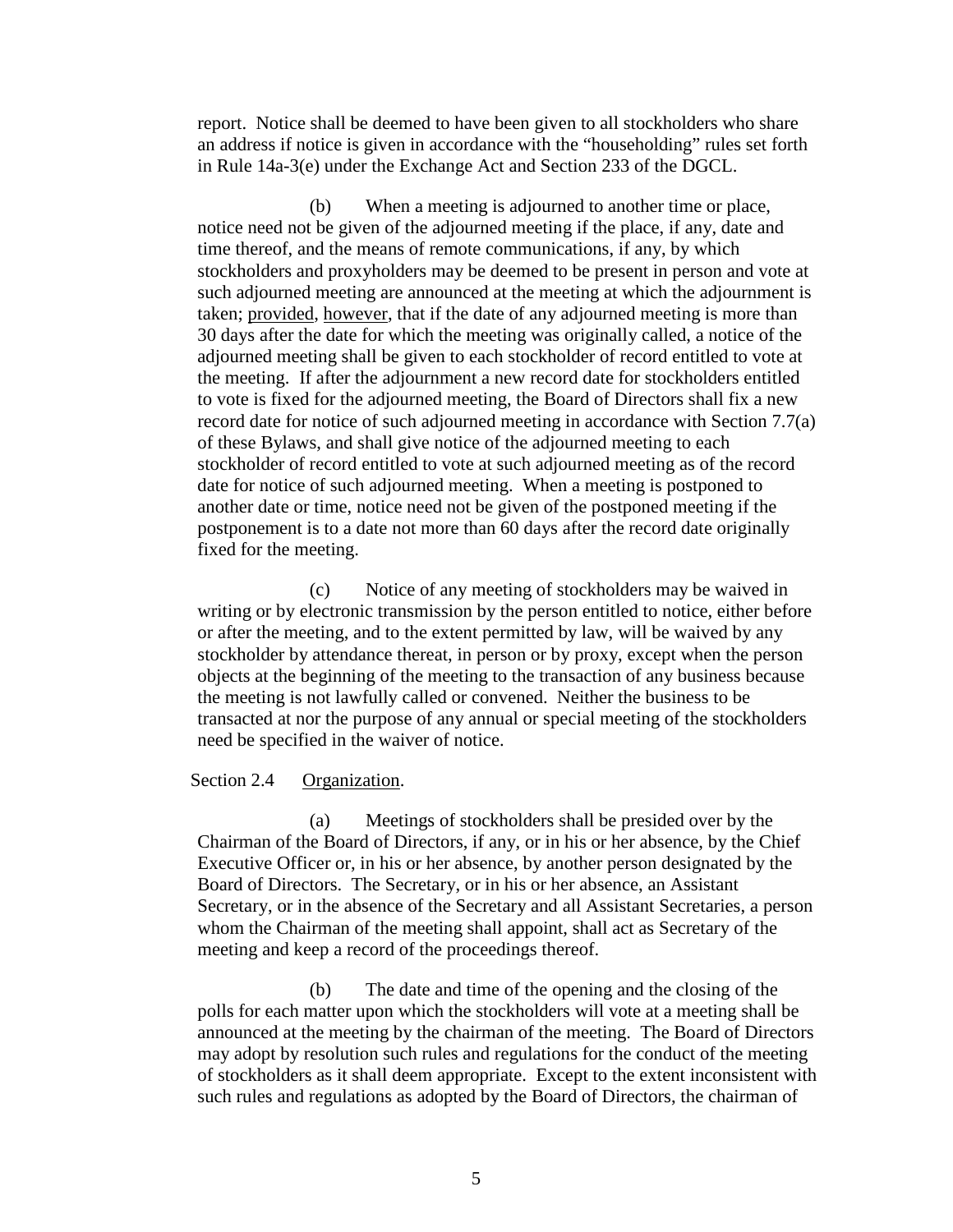the meeting shall have the authority to adopt and enforce such rules and regulations for the conduct of meetings of stockholders and the safety of those in attendance as, in the judgment of such chairman, are necessary, appropriate or convenient for the conduct of the meeting. Such rules and regulations, whether adopted by the Board of Directors or the chairman of the meeting may include, without limitation, establishing: (i) an agenda or order of business for the meeting; (ii) rules and procedures for maintaining order at the meeting and the safety of those present; (iii) limitations on attendance at or participation in the meeting to stockholders entitled to vote at the meeting, their duly authorized and constituted proxies and such other persons as the chairman of the meeting shall permit; (iv) restrictions on entry to the meeting after the time fixed for the commencement thereof; (v) limitations on the time allotted for consideration of each agenda item and for questions and comments by participants; (vi) regulation of the opening and closing of the polls for balloting and matters which are to be voted on by ballot; and (vii) procedures (if any) requiring attendees to provide the Corporation advance notice of their intent to attend the meeting. Subject to the rules and regulations adopted by the Board of Directors, the chairman of the meeting may convene and, for any or no reason, from time to time, recess and/or adjourn any meeting of stockholders pursuant to Section 2.7 of these Bylaws, without notice other than announcement at the meeting, except as provided in Section 2.3(b) of these Bylaws. The chairman of the meeting of stockholders, in addition to making any other determinations that may be appropriate to the conduct of the meeting, shall, if the facts warrant, determine and declare to the meeting that a nomination or matter or business was not properly brought before the meeting, and if such chairman should so determine, such chairman shall so declare to the meeting and any such matter or business not properly brought before the meeting shall not be transacted or considered. Unless and to the extent determined by the Board of Directors or the chairman of the meeting, meetings of stockholders shall not be required to be held in accordance with the rules of parliamentary procedure.

Section 2.5 List of Stockholders. The officer who has charge of the stock ledger shall prepare and make, at least 10 days before every meeting of stockholders, a complete list of the stockholders entitled to vote at the meeting, provided, however, that if the record date for determining the stockholders entitled to vote is less than 10 days before the date of the meeting, the list shall reflect the stockholders entitled to vote as of the 10th day before the meeting date. Such list shall be arranged in alphabetical order and shall show the address of each stockholder and the number of shares registered in the name of each stockholder. Such list shall be open to the examination of any stockholder, for any purpose germane to the meeting at least 10 days prior to the meeting (a) on a reasonably accessible electronic network, provided that the information required to gain access to such list is provided with the notice of meeting, or (b) during ordinary business hours at the principal place of business of the Corporation. If the meeting is to be held at a place, then a list of stockholders entitled to vote at the meeting shall be produced and kept at the time and place of the meeting during the whole time thereof and may be examined by any stockholder who is present. If the meeting is to be held solely by means of remote communication, then the list shall also be open to the examination of any stockholder during the whole time of the meeting on a reasonably accessible electronic network, and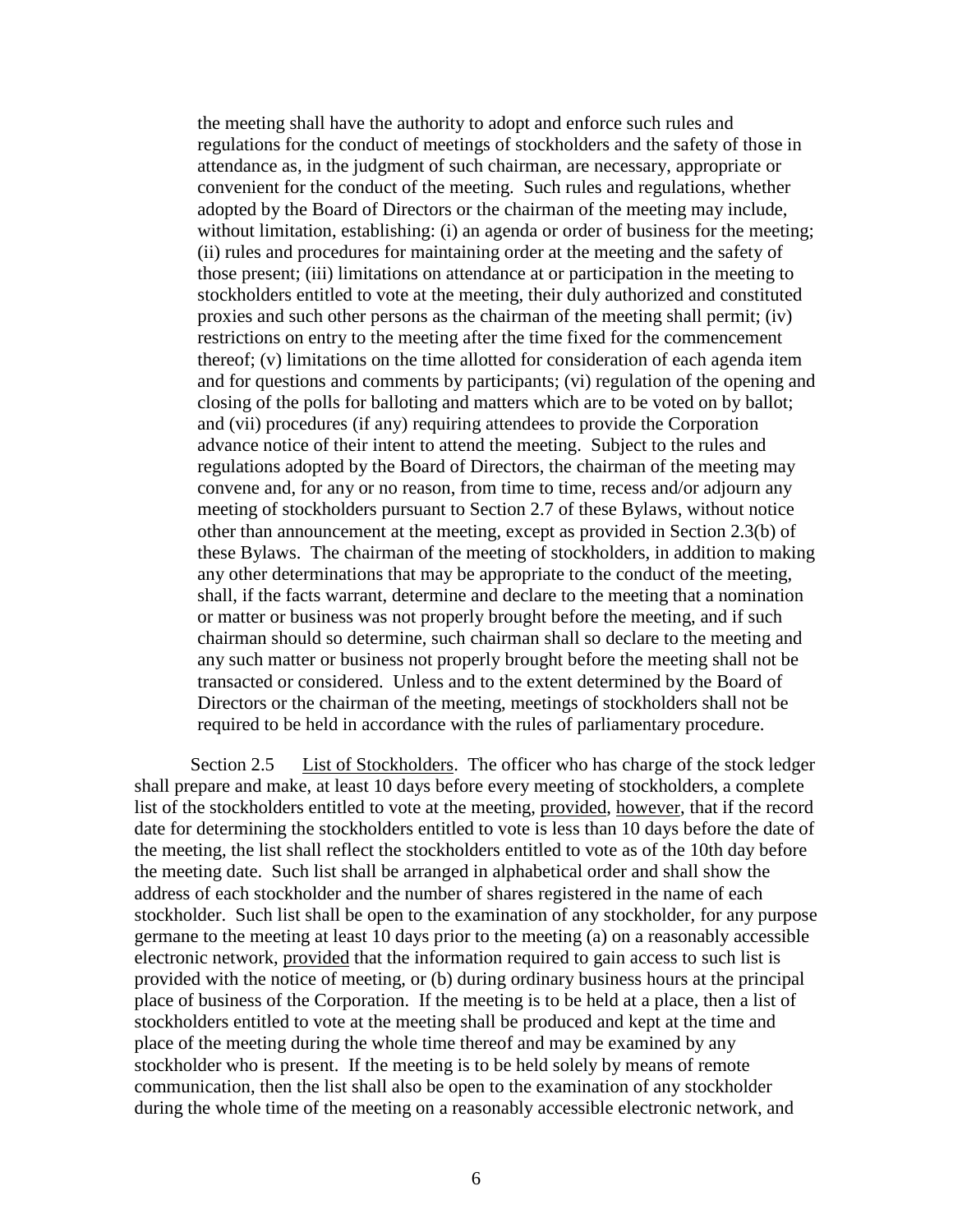the information required to access such list shall be provided with the notice of the meeting. Except as otherwise provided by law, the stock ledger shall be the only evidence as to who are the stockholders entitled to examine the list of stockholders required by this Section 2.5 or to vote in person or by proxy at any meeting of stockholders.

Section 2.6 Quorum. Except as otherwise provided by law, the Certificate of Incorporation or these Bylaws, at any meeting of stockholders, the holders of a majority in voting power of all issued and outstanding stock entitled to vote thereat, present in person or represented by proxy, shall constitute a quorum for the transaction of business; provided, however, that where a separate vote by a class or series is required, the holders of a majority in voting power of all issued and outstanding stock of such class or series entitled to vote on such matter, present in person or represented by proxy, shall constitute a quorum entitled to take action with respect to such matter. If a quorum is not present or represented at any meeting of stockholders, then the chairman of the meeting or the holders of a majority in voting power of the stock entitled to vote thereat, present in person or represented by proxy, shall have the power to adjourn the meeting from time to time in accordance with Section 2.7 of these Bylaws, without notice other than announcement at the meeting and except as provided in Section 2.3(b) of these Bylaws, until a quorum is present or represented. If a quorum initially is present at any meeting of stockholders, the stockholders may continue to transact business until adjournment or recess, notwithstanding the withdrawal of enough stockholders to leave less than a quorum, but if a quorum is not present at least initially, no business other than adjournment may be transacted.

Section 2.7 Adjourned Meeting; Postponement. Any annual or special meeting of stockholders, whether or not a quorum is present, may be adjourned or recessed for any reason from time to time by the chairman of the meeting, and may be adjourned for any reason from time to time by the holders of a majority in voting power of the stock entitled to vote thereat, present in person or represented by proxy. At any such adjourned or recessed meeting at which a quorum may be present, any business may be transacted that might have been transacted at the meeting as originally called. The Board of Directors may postpone, reschedule or cancel any annual or special meeting of stockholders previously scheduled by the Board of Directors.

## Section 2.8 Voting; Proxies.

(a) Except as otherwise provided by law or the Certificate of Incorporation (including any certificate of designation relating to any series of Preferred Stock), each holder of stock of the Corporation entitled to vote at any meeting of stockholders shall be entitled to one vote for each share of such stock held of record by such holder which has voting power upon the matter in question.

(b) Except as otherwise provided by law, the Certificate of Incorporation (including any certificate of designation relating to any series of Preferred Stock), these Bylaws, or any law, rule, or regulation applicable to the Corporation or its securities, at each meeting of stockholders at which a quorum is present, (i) all corporate actions to be taken by vote of the stockholders (other than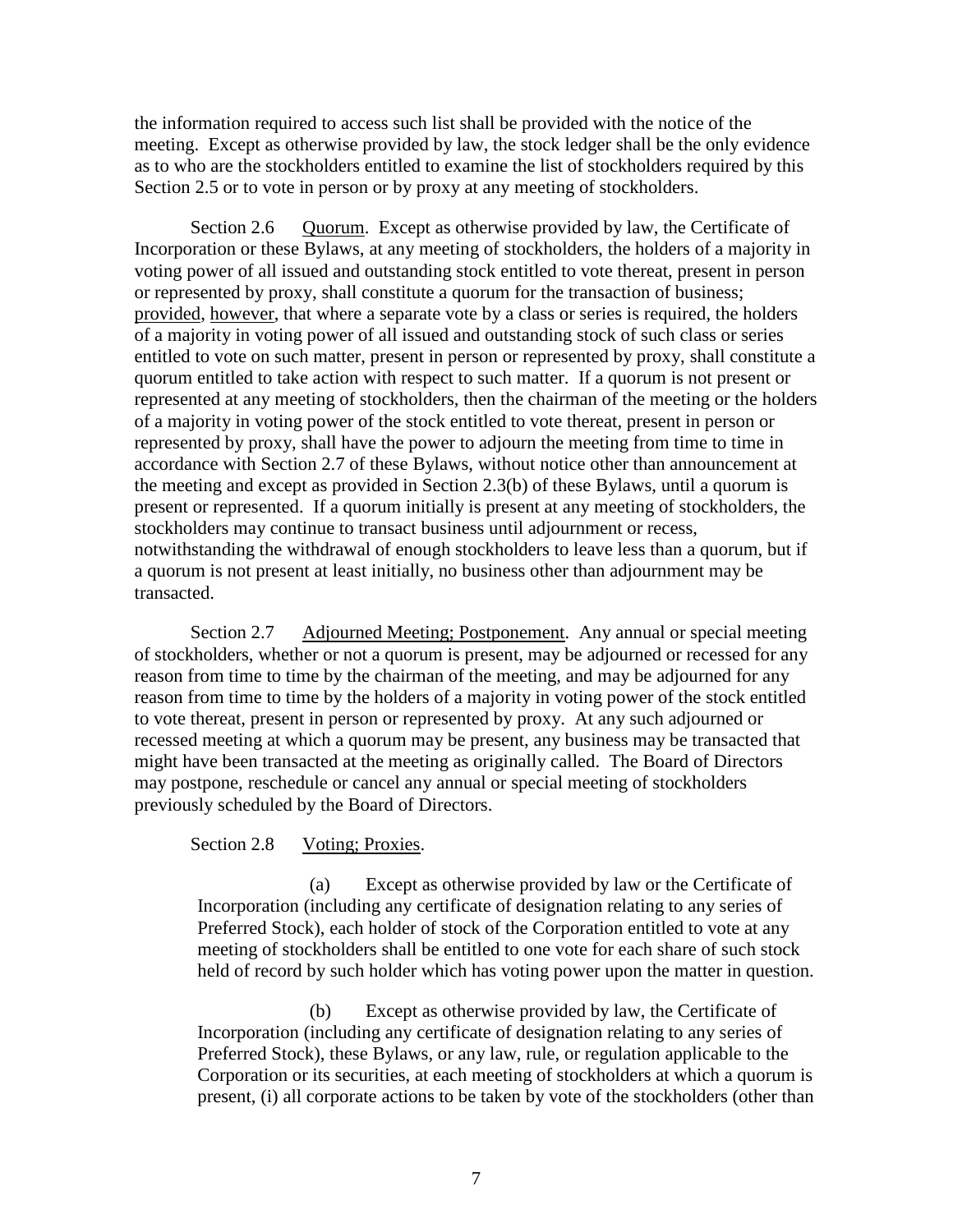the election of directors) shall be approved if the number of votes cast for the action exceeds the number of votes cast against the action, and (ii) where a separate vote by class or series is required, if a quorum of such class or series is present, such act shall be approved if the number of votes cast by such class or series for the action exceeds the number of votes cast against the action by such class or series. Voting at meetings of stockholders need not be by written ballot.

(c) Every stockholder entitled to vote for directors, or on any other matter, shall have the right to do so either in person or by one or more agents authorized to act for such stockholder by a proxy, but no such proxy shall be voted or acted upon after three years from its date, unless the proxy provides for a longer period. A proxy shall be irrevocable if it states that it is irrevocable and if, and only as long as, it is coupled with an interest sufficient in law to support an irrevocable power. A stockholder may revoke any proxy which is not irrevocable by attending the meeting and voting in person or by delivering to the Secretary of the Corporation a revocation of the proxy or a new proxy bearing a later date. To the extent permitted by law, a proxy is not revoked by the death or incapacity of the maker unless, before the vote is counted, written notice of such death or incapacity is received by the Corporation.

#### Section 2.9 Submission of Information by Director Nominees.

(a) To be eligible to be a nominee for election or re-election as a director of the Corporation, a person must deliver to the Secretary of the Corporation at the principal executive offices of the Corporation the following information:

(i) a written representation and agreement, which shall be signed by such person and pursuant to which such person shall represent and agree that such person: (A) consents to serving as a director if elected and (if applicable) to being named in the Corporation's proxy statement and form of proxy as a nominee, and currently intends to serve as a director for the full term for which such person is standing for election; (B) is not and will not become a party to any agreement, arrangement or understanding with, and has not given any commitment or assurance to, any person or entity: (1) as to how the person, if elected as a director, will act or vote on any issue or question that has not been disclosed to the Corporation; or (2) that could limit or interfere with the person's ability to comply, if elected as a director, with such person's fiduciary duties under applicable law; (C) is not and will not become a party to any agreement, arrangement or understanding with any person or entity other than the Corporation with respect to any direct or indirect compensation, reimbursement or indemnification in connection with service or action as a director or nominee that has not been disclosed to the Corporation; and (D) if elected as a director, will comply with all of the Corporation's corporate governance, conflict of interest, confidentiality, and stock ownership and trading policies and guidelines, and any other Corporation policies and guidelines applicable to directors (which will be provided to such person promptly following a request therefor); and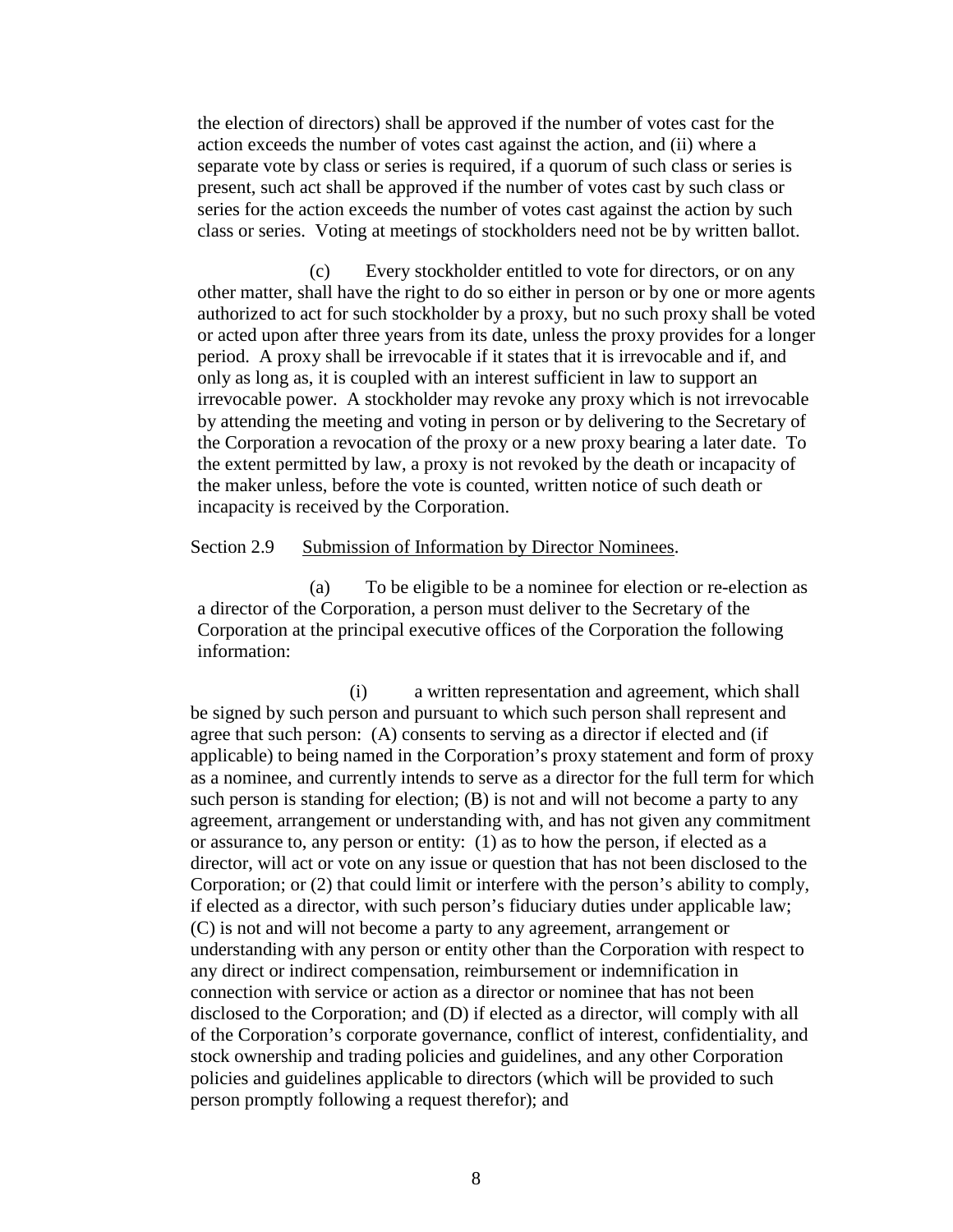(ii) all completed and signed questionnaires required of the Corporation's directors (which will be provided to such person promptly following a request therefor).

(b) A nominee for election or re-election as a director of the Corporation shall also provide to the Corporation such other information as it may reasonably request. The Corporation may request such additional information as necessary to permit the Corporation to determine the eligibility of such person to serve as a director of the Corporation, including information relevant to a determination whether such person can be considered an independent director.

(c) Notwithstanding any other provision of these Bylaws, the questionnaires described in Section 2.9(a)(ii) above and the additional information described in Section 2.9(b) above shall be considered timely for a candidate for election or re-election as a director of the Corporation under Section 2.10 or Section 2.13 if provided to the Corporation in accordance with the time period for delivery of the stockholder notice pursuant to Section 2.10(a)(ii) or Section 2.10(b), or the time periods specified in Section 2.13, whichever is applicable, and all information provided pursuant to this Section 2.9 shall be deemed part of the stockholder's notice submitted pursuant to Section 2.10 or a Stockholder Notice submitted pursuant to Section 2.13, as applicable.

Section 2.10 Notice of Stockholder Business and Nominations.

(a) Annual Meeting.

(i) Nominations of persons for election to the Board of Directors and the proposal of business other than nominations to be considered by the stockholders may be made at an annual meeting of stockholders only: (A) pursuant to the Corporation's notice of meeting (or any supplement thereto); (B) by or at the direction of the Board of Directors (or any authorized committee thereof); (C) by any stockholder of the Corporation who is a stockholder of record at the time the notice provided for in this Section 2.10(a) is delivered to the Secretary of the Corporation, who is entitled to vote at the meeting and who complies with the notice procedures set forth in this Section 2.10(a); or (D) by any Eligible Stockholder (as defined in Section 2.13) whose Stockholder Nominee (as defined in Section 2.13) is included in the Corporation's proxy materials for the relevant annual meeting. For the avoidance of doubt, the foregoing clauses (C) and (D) shall be the exclusive means for a stockholder to make director nominations, and the foregoing clause (C) shall be the exclusive means for a stockholder to propose other business at an annual meeting of stockholders (other than a proposal included in the Corporation's proxy statement pursuant to and in compliance with Rule 14a-8 under the Exchange Act).

(ii) For nominations or other business to be properly brought before an annual meeting by a stockholder pursuant to clause (C) of the foregoing paragraph, the stockholder must have given timely notice thereof in writing to the Secretary of the Corporation and, in the case of business other than nominations,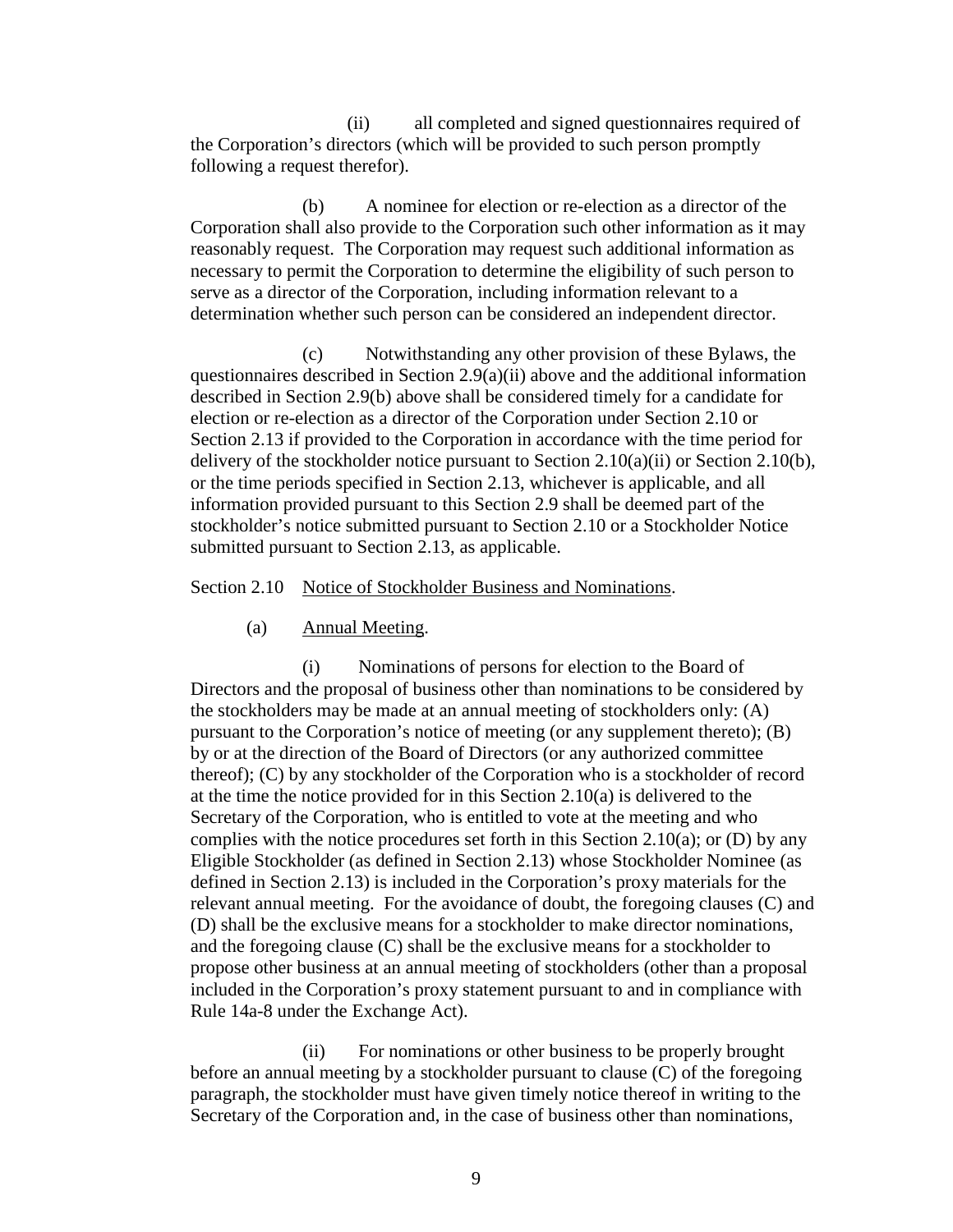such business must be a proper subject for stockholder action. To be timely, a stockholder's notice must be delivered to the Secretary at the principal executive offices of the Corporation not later than the close of business (as defined in Section  $2.10(c)(ii)$  below) on the 90th day nor earlier than the close of business on the 120th day prior to the first anniversary of the preceding year's annual meeting; provided, however, that in the event that the date of the annual meeting is more than 30 days before or more than 70 days after such anniversary date, or if no annual meeting was held in the preceding year, notice by the stockholder to be timely must be so delivered not earlier than the close of business on the 120th day prior to such annual meeting and not later than the close of business on the later of the 90th day prior to such annual meeting or the 10th day following the date on which public announcement (as defined in Section  $2.10(c)(ii)$  below) of the date of such meeting is first made by the Corporation. In no event shall an adjournment or recess of an annual meeting, or a postponement of an annual meeting for which notice of the meeting has already been given to stockholders or a public announcement of the meeting date has already been made, commence a new time period (or extend any time period) for the giving of a stockholder's notice as described above. Such stockholder's notice shall set forth:

(A) as to each person whom the stockholder proposes to nominate for election or re-election as a director: (1) all information relating to such person that is required to be disclosed in solicitations of proxies for election of directors in an election contest, or is otherwise required, in each case pursuant to and in accordance with Regulation 14A under the Exchange Act; and (2) the information required to be submitted by nominees pursuant to Section 2.9(a)(i) above;

(B) as to any other business that the stockholder proposes to bring before the meeting, a brief description of the business desired to be brought before the meeting, the text of the proposal or business (including the text of any resolutions proposed for consideration and in the event that such business includes a proposal to amend the Bylaws of the Corporation, the language of the proposed amendment), the reasons for conducting such business at the meeting and any substantial interest (within the meaning of Item 5 of Schedule 14A under the Exchange Act) in such business of such stockholder and the beneficial owner (within the meaning of Section 13(d) of the Exchange Act), if any, on whose behalf the proposal is made;

(C) as to the stockholder giving the notice and the beneficial owner, if any, on whose behalf the nomination is made or the other business is proposed:

> (1) the name and address of such stockholder, as they appear on the Corporation's books, and the name and address of such beneficial owner;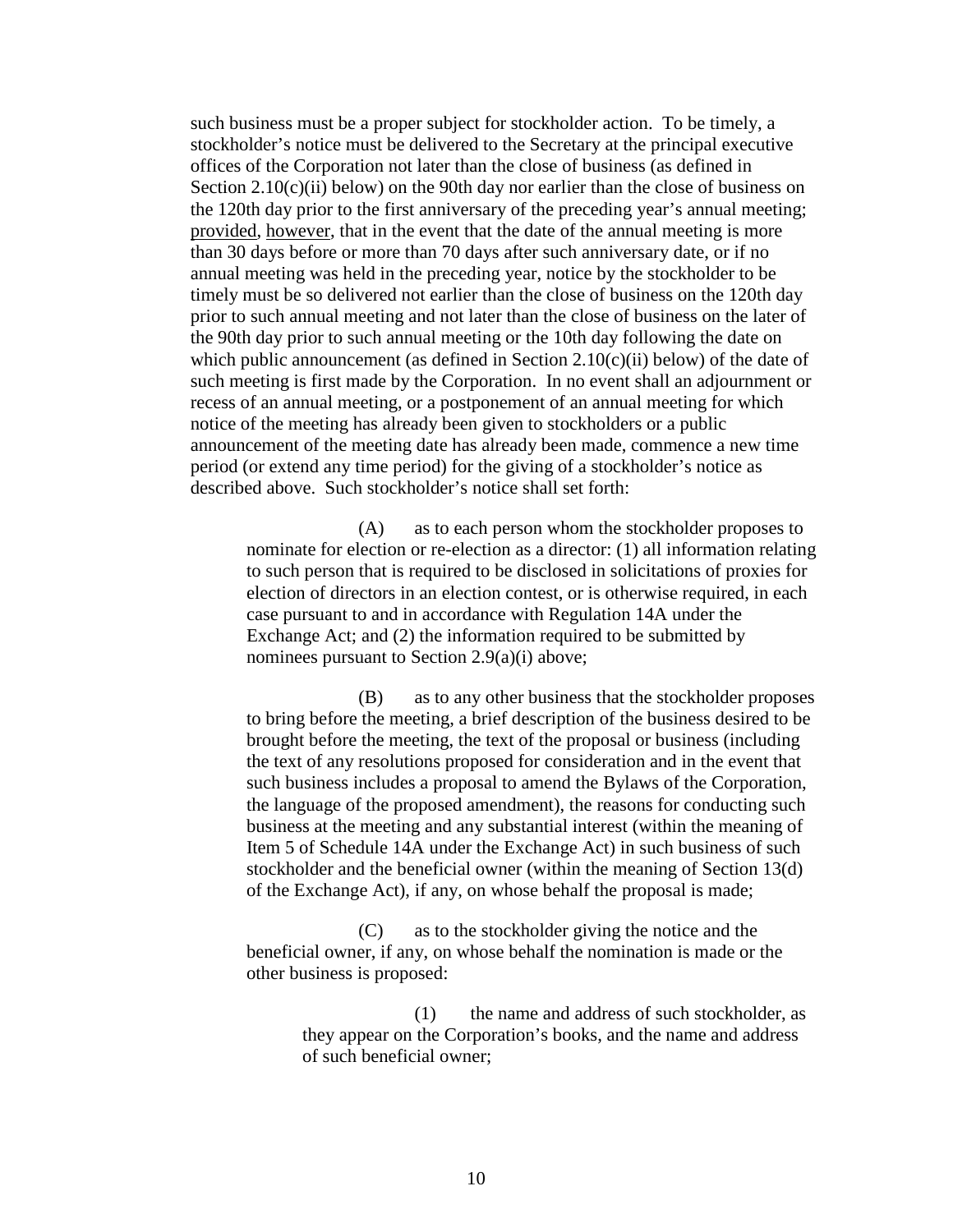(2) the class or series and number of shares of stock of the Corporation which are owned of record by such stockholder and such beneficial owner, as of the date of the notice, and a representation that the stockholder will notify the Corporation in writing within five business days after the record date for such meeting of the class or series and number of shares of stock of the Corporation owned of record by the stockholder and such beneficial owner; and

(3) a representation that the stockholder is a holder of record of stock of the Corporation entitled to vote at such meeting and the stockholder (or a qualified representative of the stockholder) intends to appear at the meeting to make such nomination or propose such business;

(D) as to the stockholder giving the notice or, if the notice is given on behalf of a beneficial owner on whose behalf the nomination is made or the other business is proposed, as to such beneficial owner, and if such stockholder or beneficial owner is an entity, as to each director, executive, managing member or control person of such entity (any such individual or control person, a "control person"):

(1) the class or series and number of shares of stock of the Corporation which are beneficially owned (as defined in Section 2.10(c)(ii) below) by such stockholder or beneficial owner and by any control person as of the date of the notice, and a representation that the stockholder will notify the Corporation in writing within five business days after the record date for such meeting of the class or series and number of shares of stock of the Corporation beneficially owned by such stockholder or beneficial owner and by any control person as of the record date for the meeting;

(2) a description of any agreement, arrangement or understanding with respect to the nomination or other business between or among such stockholder, beneficial owner or control person and any other person, including without limitation any agreements that would be required to be disclosed pursuant to Item 5 or Item 6 of Exchange Act Schedule 13D (regardless of whether the requirement to file a Schedule 13D is applicable) and a representation that the stockholder will notify the Corporation in writing within five business days after the record date for such meeting of any such agreement, arrangement or understanding in effect as of the record date for the meeting;

(3) a description of any agreement, arrangement or understanding (including without limitation any derivative or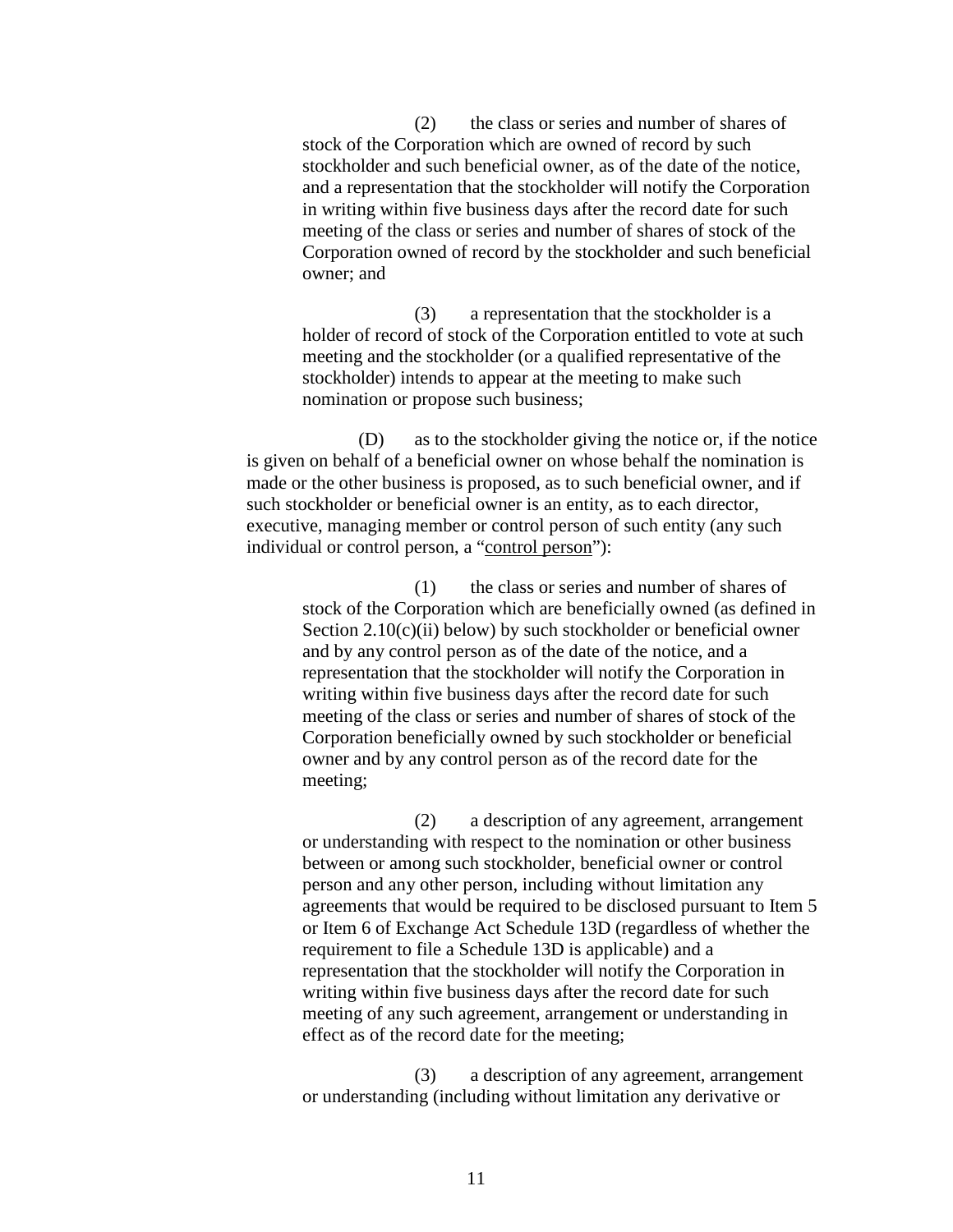short positions, profit interests, options, warrants, convertible securities, stock appreciation or similar rights, hedging transactions, and borrowed or loaned shares) that has been entered into as of the date of the stockholder's notice by, or on behalf of, such stockholder, beneficial owner or control person, whether or not such instrument or right shall be subject to settlement in underlying shares of capital stock of the Corporation, the effect or intent of which is to mitigate loss, manage risk or benefit from changes in the share price of any class or series of the Corporation's stock, or maintain, increase or decrease the voting power of the stockholder, beneficial owner or control person with respect to securities of the Corporation, and a representation that the stockholder will notify the Corporation in writing within five business days after the record date for such meeting of any such agreement, arrangement or understanding in effect as of the record date for the meeting;

(4) a representation whether the stockholder or the beneficial owner, if any, will engage in a solicitation (within the meaning of Exchange Act Rule 14a-1(l)), with respect to the nomination or other business and, if so, the name of each participant (as defined in Item 4 of Schedule 14A under the Exchange Act) in such solicitation and whether such person intends or is part of a group which intends to deliver a proxy statement and/or form of proxy to holders of shares representing at least 50% of the voting power of the stock entitled to vote generally in the election of directors in the case of a nomination, or holders of at least the percentage of the Corporation's stock required to approve or adopt the business to be proposed in the case of other business; and

(5) any other information relating to such stockholder, beneficial owner or control person, if any, required to be disclosed in a proxy statement or other filings required to be made in connection with solicitations of proxies for, as applicable, the proposal and/or for the election of directors in an election contest pursuant to and in accordance with Section 14(a) of the Exchange Act and the rules and regulations promulgated thereunder.

(iii) Notwithstanding anything in Section 2.10(a)(ii) above or Section 2.10(b) below to the contrary, if the record date for determining the stockholders entitled to vote at any meeting of stockholders is different from the record date for determining the stockholders entitled to notice of the meeting, a stockholder's notice required by this Section 2.10 shall set forth a representation that the stockholder will notify the Corporation in writing within five business days after the record date for determining the stockholders entitled to vote at the meeting, or by the opening of business on the date of the meeting (whichever is earlier), of the information required under clauses (a)(ii)(C)(2) and (a)(ii)(D)(1)–(3) of this Section 2.10, and such information when provided to the Corporation shall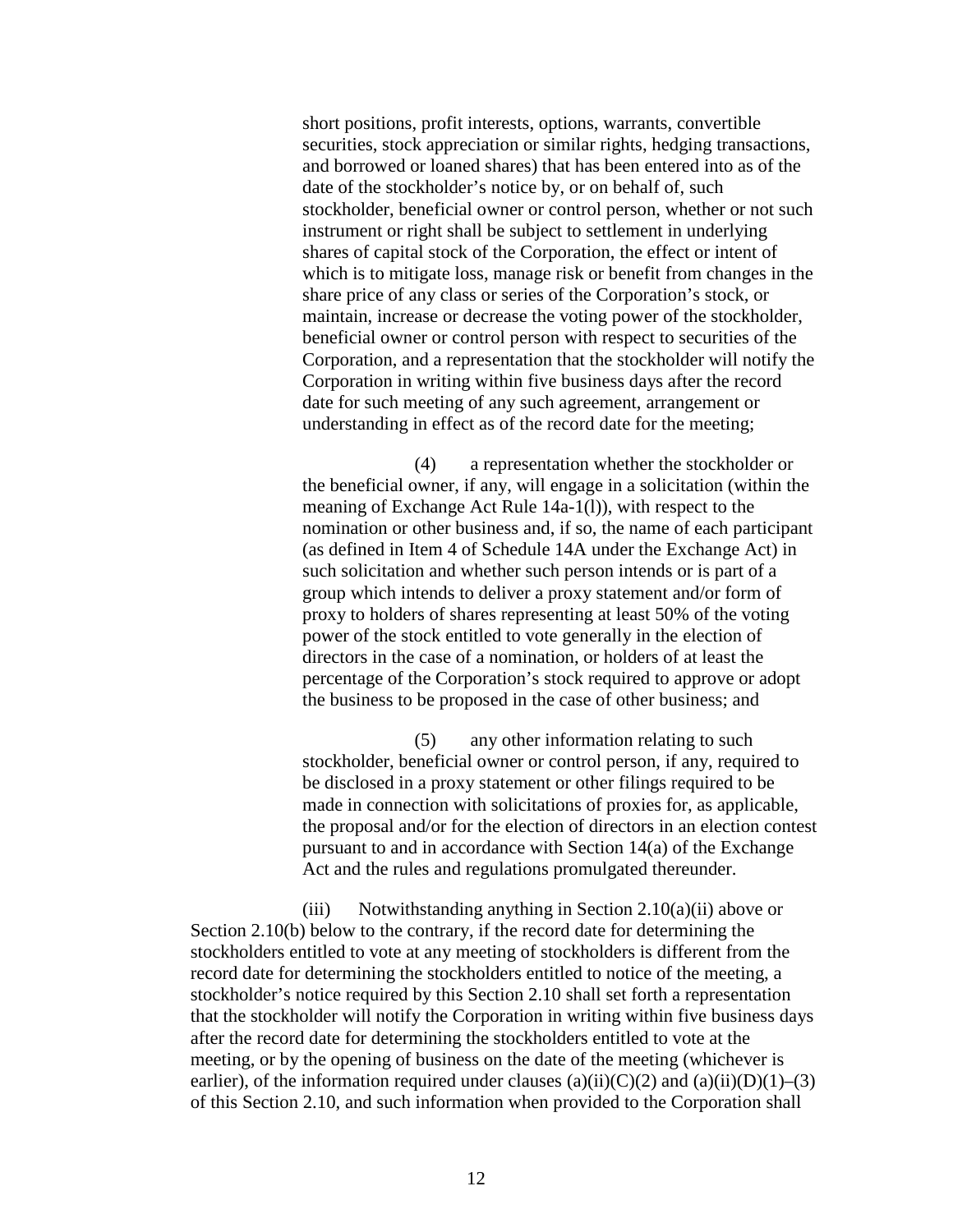be current as of the record date for determining the stockholders entitled to vote at the meeting.

(iv) This Section 2.10(a) shall not apply to a proposal proposed to be made by a stockholder if the stockholder has notified the Corporation of his or her intention to present the proposal at an annual or special meeting only pursuant to and in compliance with Rule 14a-8 under the Exchange Act and such proposal has been included in a proxy statement that has been prepared by the Corporation to solicit proxies for such meeting.

(b) Special Meeting. Only such business shall be conducted at a special meeting of stockholders as shall have been brought before the meeting pursuant to the Corporation's notice of meeting (or any supplement thereto). Nominations of persons for election to the Board of Directors may be made at a special meeting of stockholders at which directors are to be elected pursuant to the Corporation's notice of meeting: (i) by or at the direction of the Board of Directors (or any authorized committee thereof); (ii) provided that one or more directors are to be elected at such meeting, by any stockholder of the Corporation who is a stockholder of record at the time the notice provided for in this Section 2.10(b) is delivered to the Secretary of the Corporation, who is entitled to vote at the meeting and upon such election and who delivers notice thereof in writing setting forth the information required by Section 2.10(a) above and provides the additional information required by Section 2.9 above; or (iii) in the case of a Stockholder-Requested Special Meeting, by any stockholder of the Corporation pursuant to Section 2.2 of these Bylaws. In the event the Corporation calls a special meeting of stockholders (other than a Stockholder-Requested Special Meeting) for the purpose of electing one or more directors to the Board of Directors, any stockholder entitled to vote in such election of directors may nominate a person or persons (as the case may be) for election to such position(s) as specified in the Corporation's notice of meeting, if the notice required by this Section 2.10(b) shall be delivered to the Secretary at the principal executive offices of the Corporation not earlier than the close of business on the 120th day prior to such special meeting and not later than the close of business on the later of the 90th day prior to such special meeting or the 10th day following the date on which public announcement of the date of the special meeting and of the nominees proposed by the Board of Directors to be elected at such meeting is first made by the Corporation. In no event shall an adjournment, recess or postponement of a special meeting commence a new time period (or extend any time period) for the giving of a stockholder's notice as described above. Notwithstanding any other provision of these Bylaws, in the case of a Stockholder-Requested Special Meeting, no stockholder may nominate a person for election to the Board of Directors or propose any other business to be considered at the meeting, except pursuant to the written request(s) delivered for such special meeting pursuant to Section 2.2(a) of these Bylaws.

(c) General.

(i) Except as otherwise required by law, only such persons who are nominated in accordance with the procedures set forth in this Section 2.10 or, with respect to annual meetings only, Section 2.13, shall be eligible to be elected at any meeting of stockholders of the Corporation to serve as directors and only such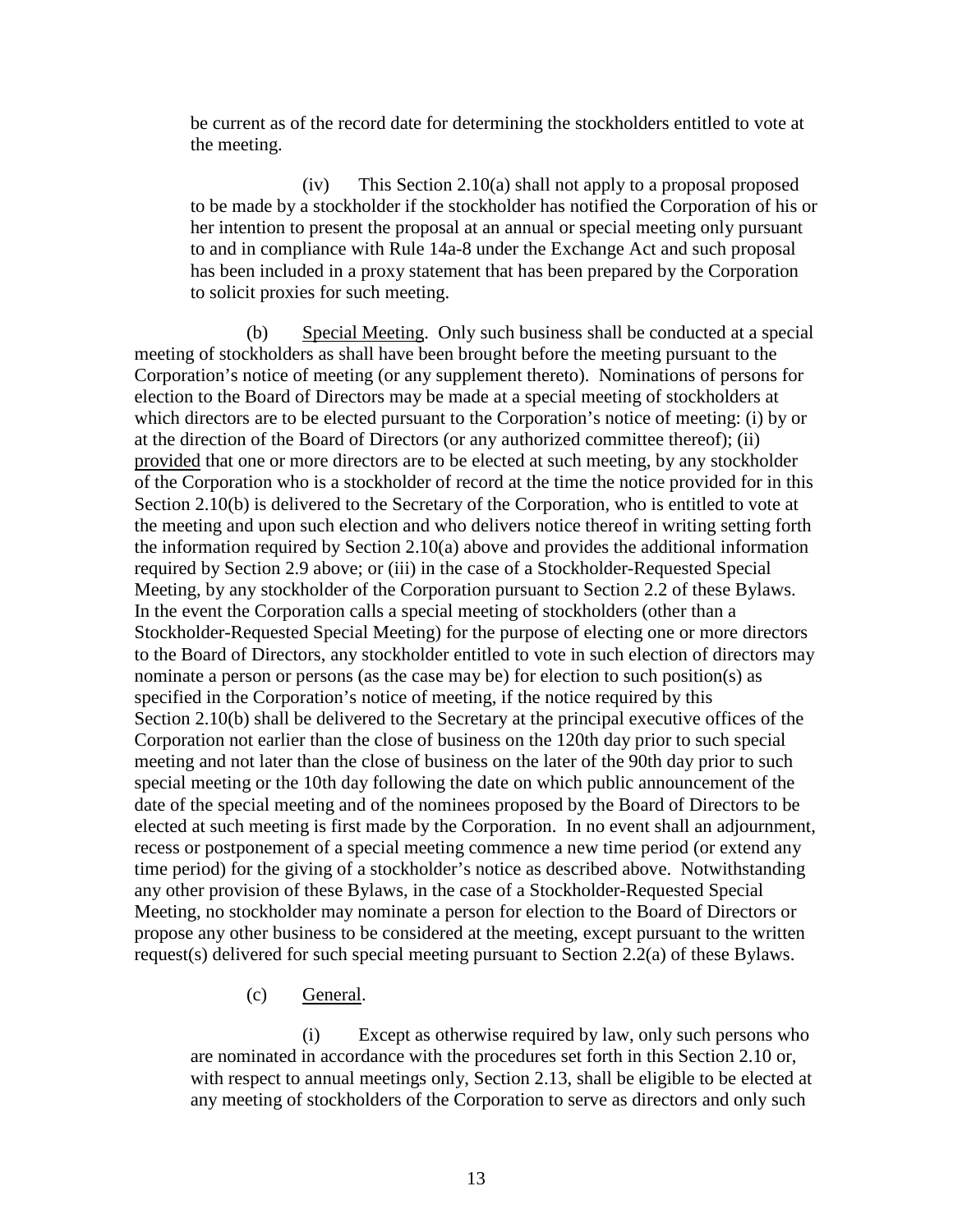other business shall be conducted at a meeting of stockholders as shall have been brought before the meeting in accordance with the procedures set forth in this Section 2.10. Except as otherwise required by law, each of the Chairman of the Board of Directors, the Board of Directors, or the chairman of the meeting shall have the power to determine whether a nomination or any other business proposed to be brought before the meeting was made or proposed, as the case may be, in accordance with the procedures set forth in these Bylaws. If any proposed nomination or other business is not in compliance with these Bylaws, then except as otherwise required by law, the chairman of the meeting shall have the power to declare that such nomination shall be disregarded or that such other business shall not be transacted. Notwithstanding the foregoing provisions of this Section 2.10, unless otherwise required by law, or otherwise determined by the Chairman of the Board of Directors or the chairman of the meeting, if the stockholder does not provide the information required under Section 2.9 or clauses (a)(ii)(C)(2) and  $(a)(ii)(D)(1)–(3)$  of this Section 2.10 to the Corporation within the time frames specified in these Bylaws, or if the stockholder (or a qualified representative of the stockholder) does not appear at the annual or special meeting of stockholders of the Corporation to present a nomination or other business, such nomination shall be disregarded and such other business shall not be transacted, notwithstanding that proxies in respect of such vote may have been received by the Corporation. For purposes of these Bylaws, to be considered a qualified representative of a stockholder, a person must be a duly authorized officer, manager or partner of such stockholder or authorized by a writing executed by such stockholder (or a reliable reproduction or electronic transmission of the writing) delivered to the Corporation prior to the making of such nomination or proposal at such meeting stating that such person is authorized to act for such stockholder as proxy at the meeting of stockholders.

(ii) For purposes of this Section 2.10 and Section 2.13, the "close of business" shall mean 6:00 p.m. local time at the principal executive offices of the Corporation on any calendar day, whether or not the day is a business day, and a "public announcement" shall mean disclosure in a press release reported by the Dow Jones News Service, Associated Press or a comparable national news service or in a document publicly filed by the Corporation with the Securities and Exchange Commission (the "SEC") pursuant to Sections 13, 14 or 15(d) of the Exchange Act. For purposes of clause  $(a)(ii)(D)(1)$  of this Section 2.10, shares shall be treated as "<u>beneficially owned</u>" by a person if the person beneficially owns such shares, directly or indirectly, for purposes of Section 13(d) of the Exchange Act and Regulations 13D and 13G thereunder or has or shares pursuant to any agreement, arrangement or understanding (whether or not in writing): (A) the right to acquire such shares (whether such right is exercisable immediately or only after the passage of time or the fulfillment of a condition or both); (B) the right to vote such shares, alone or in concert with others; and/or (C) investment power with respect to such shares, including the power to dispose of, or to direct the disposition of, such shares.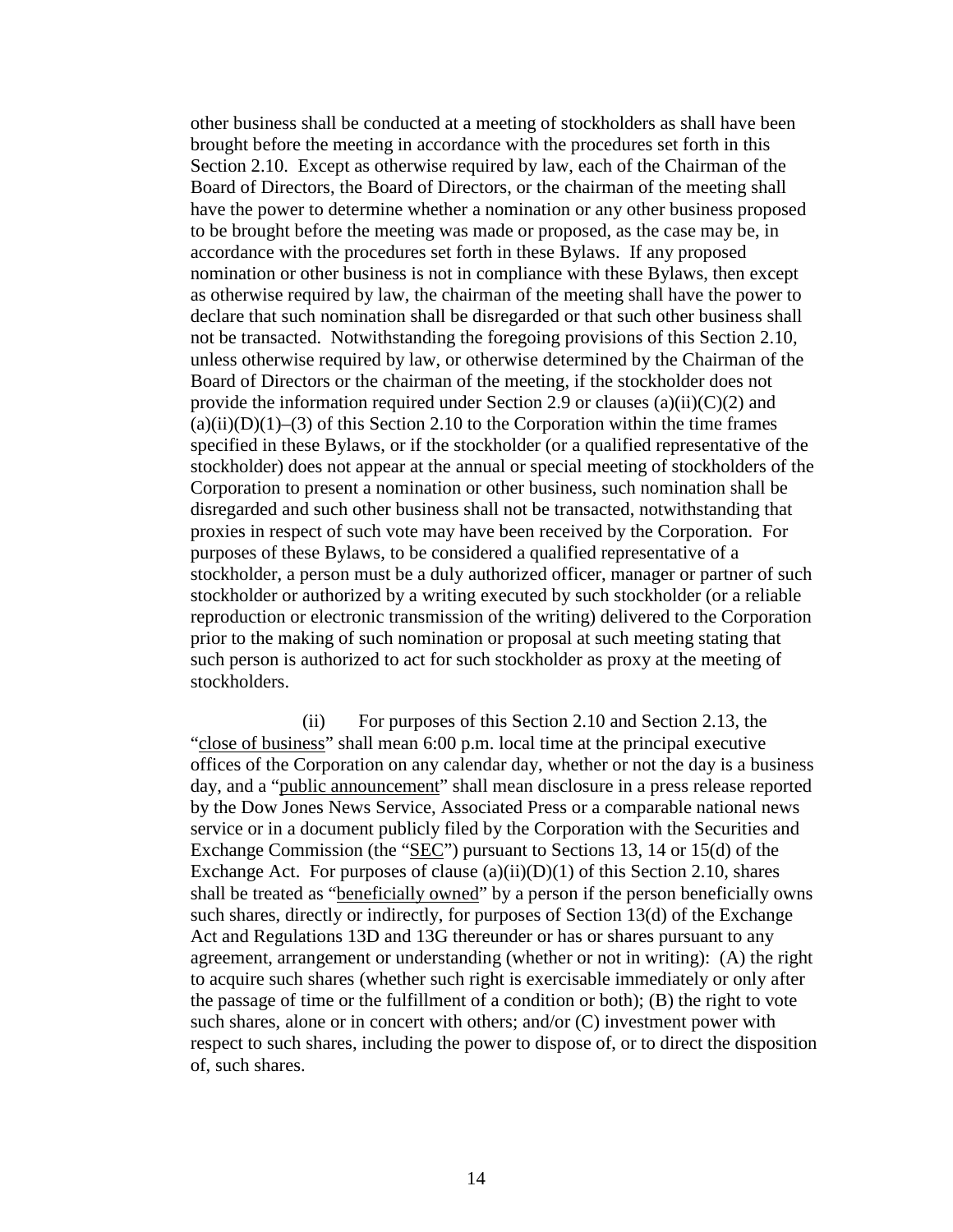(iii) Nothing in this Section 2.10 shall be deemed to affect any rights of the holders of any series of Preferred Stock to elect directors pursuant to any applicable provisions of the Certificate of Incorporation (including any certificate of designation relating to any series of Preferred Stock).

Section 2.11 Action by Written Consent. Unless otherwise provided in the Certificate of Incorporation, any action required or permitted to be taken at a meeting of the stockholders of the Corporation may be taken without a meeting, without prior notice and without a vote, if a consent or consents in writing, setting forth the action so taken, shall be signed by the holders of all of the outstanding stock entitled to vote with respect to the subject matter thereof.

Section 2.12 Inspectors of Election. Before any meeting of stockholders, the Board of Directors may, and shall if required by law, appoint one or more inspectors of election, who may be employees of the Corporation, to act at the meeting and make a written report thereof. The Board of Directors may designate one of more persons as alternate inspectors to replace any inspector who fails to act. If no inspector or alternate is able to act at a meeting, the chairman of the meeting shall appoint one or more inspectors to act at the meeting. Each inspector, before entering upon the discharge of his or her duties, shall take and sign an oath to execute faithfully the duties of inspector with strict impartiality and according to the best of his or her ability. Inspectors need not be stockholders. No director or nominee for the office of director at an election shall be appointed as an inspector at such election. Such inspectors shall:

(a) determine the number of shares outstanding and the voting power of each, the number of shares represented at the meeting, the existence of a quorum, and the validity of proxies and ballots;

(b) determine and retain for a reasonable period a record of the disposition of any challenges made and the determination by the inspectors;

(c) count and tabulate all votes and ballots; and

(d) certify their determination of the number of shares represented at the meeting, and their count of all votes and ballots.

Section 2.13 Proxy Access for Director Nominations.

(a) Eligibility. Subject to the terms and conditions of these Bylaws, in connection with an annual meeting of stockholders at which directors are to be elected, the Corporation: (i) shall include in its proxy statement and on its form of proxy the names of, and (ii) shall include in its proxy statement the "Additional Information" (as defined below) relating to, a number of nominees specified pursuant to Section 2.13(b)(i) (the "Authorized Number") for election to the Board of Directors submitted pursuant to this Section 2.13 (each, a "Stockholder Nominee"), if:

(A) the Stockholder Nominee satisfies the eligibility requirements in this Section 2.13;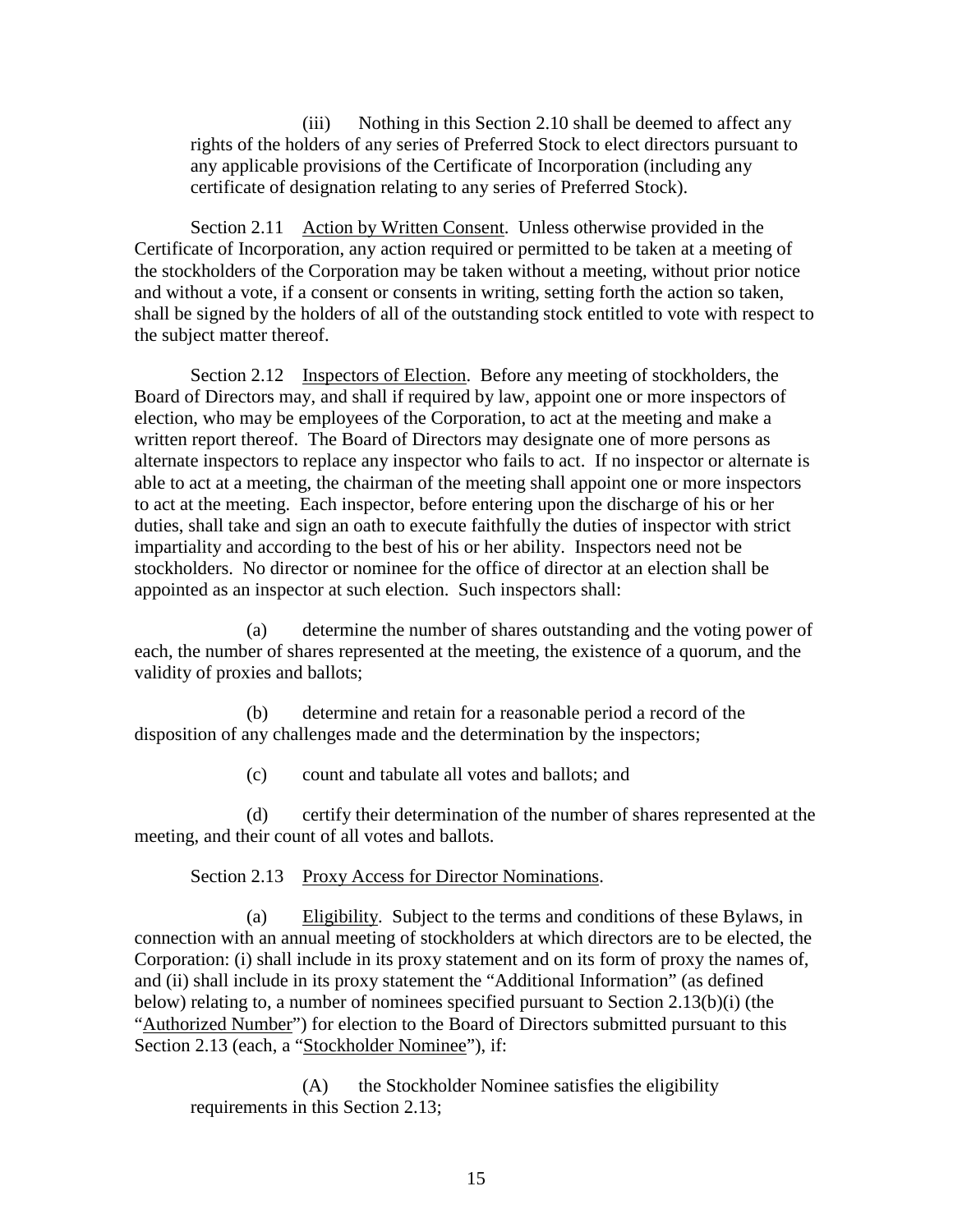(B) the Stockholder Nominee is identified in a timely notice (the "Stockholder Notice") that satisfies this Section 2.13 and is delivered by a stockholder that qualifies as, or is acting on behalf of, an Eligible Stockholder (as defined below);

(C) the Eligible Stockholder satisfies the requirements in this Section 2.13 and expressly elects at the time of the delivery of the Stockholder Notice to have the Stockholder Nominee included in the Corporation's proxy materials; and

(D) the additional requirements of these Bylaws are met.

(b) Definitions.

(i) The maximum number of Stockholder Nominees appearing in the Corporation's proxy materials with respect to an annual meeting of stockholders (the "Authorized Number") shall not exceed the greater of two or 20% of the number of directors in office as of the last day on which a Stockholder Notice may be delivered pursuant to this Section 2.13 with respect to the annual meeting, or if such amount is not a whole number, the closest whole number (rounding down) below 20%; provided that the Authorized Number shall be reduced: (A) by any Stockholder Nominee whose name was submitted for inclusion in the Corporation's proxy materials pursuant to this Section 2.13 but either is subsequently withdrawn or that the Board of Directors decides to nominate as a Board nominee; (B) by any directors in office or director nominees that in either case shall be included in the Corporation's proxy materials with respect to the annual meeting as an unopposed (by the Corporation) nominee pursuant to an agreement, arrangement or other understanding between the Corporation and a stockholder or group of stockholders (other than any such agreement, arrangement or understanding entered into in connection with an acquisition of capital stock, by the stockholder or group of stockholders, from the Corporation); (C) by any directors currently serving on the Board of Directors who were previously elected to the Board of Directors as Stockholder Nominees at any of the preceding two annual meetings and who are nominated for election at the annual meeting by the Board of Directors as a Board nominee; and (D) by any Stockholder Nominee who is not included in the Corporation's proxy materials or is not submitted for director election for any reason, in accordance with the last sentence of Section 2.13(d)(ii). In the event that one or more vacancies for any reason occurs after the date of the Stockholder Notice but before the annual meeting and the Board of Directors resolves to reduce the size of the Board of Directors in connection therewith, the Authorized Number shall be calculated based on the number of directors in office as so reduced.

(ii) To qualify as an "Eligible Stockholder," a stockholder or a group as described in this Section 2.13 must:

(A) Own and have Owned (as defined below), continuously for at least three years as of the date of the Stockholder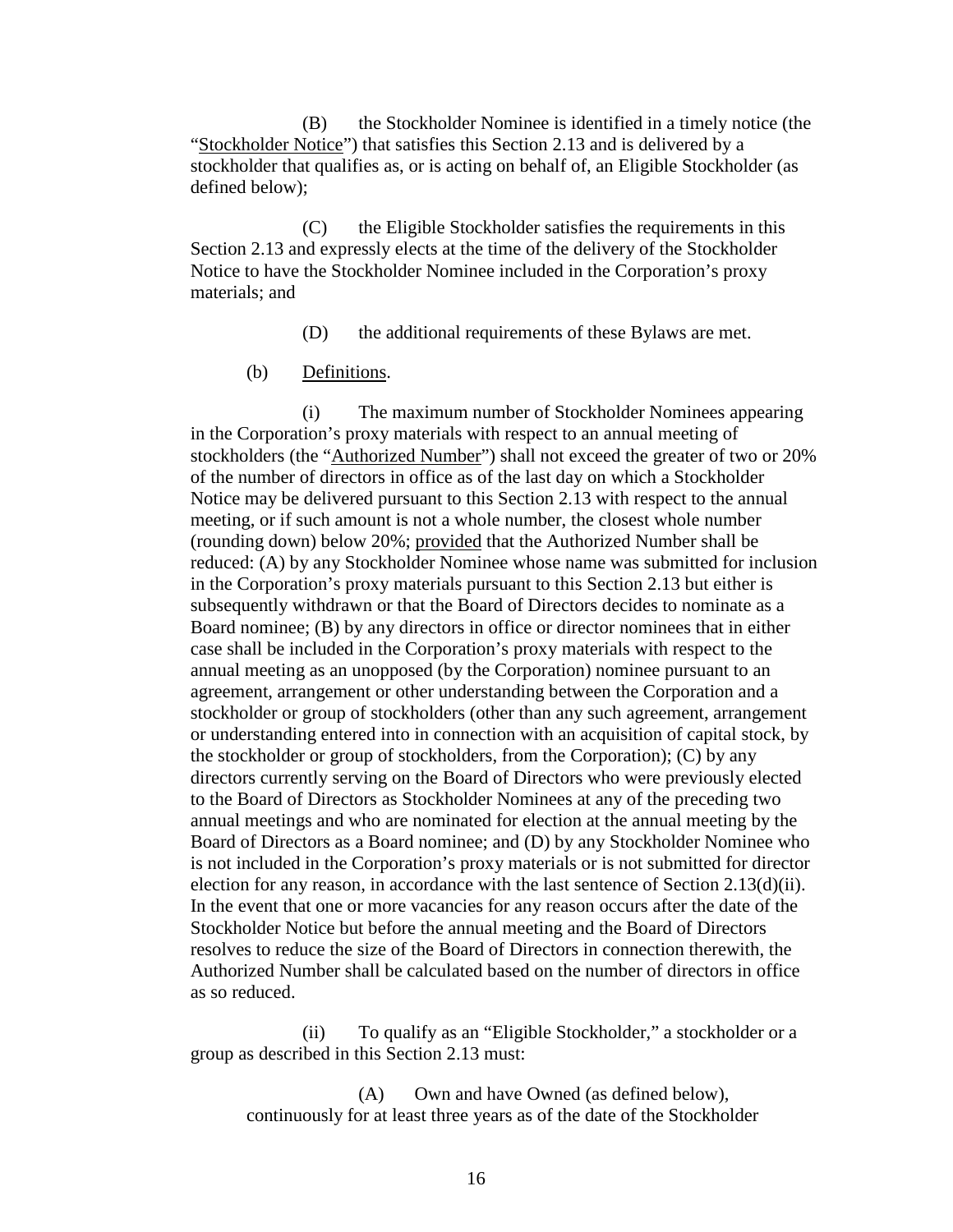Notice, a number of shares (as adjusted to account for any stock dividend, stock split, subdivision, combination, reclassification or recapitalization of shares of the Corporation that are entitled to vote generally in the election of directors) that represents at least 3% of the outstanding shares of the Corporation that are entitled to vote generally in the election of directors as of the date of the Stockholder Notice (the "Required Shares"); and

(B) thereafter continue to Own the Required Shares through such annual meeting of stockholders.

For purposes of satisfying the ownership requirements of this Section 2.13(b)(ii), a group of not more than 20 stockholders and/or beneficial owners may aggregate the number of shares of the Corporation that are entitled to vote generally in the election of directors that each group member has individually Owned continuously for at least three years as of the date of the Stockholder Notice if all other requirements and obligations for an Eligible Stockholder set forth in this Section 2.13 are satisfied by and as to each stockholder or beneficial owner comprising the group whose shares are aggregated. No shares may be attributed to more than one Eligible Stockholder, and no stockholder or beneficial owner, alone or together with any of its affiliates, may individually or as a member of a group qualify as or constitute more than one Eligible Stockholder under this Section 2.13. A group of any two or more funds shall be treated as only one stockholder or beneficial owner for this purpose if they are: (A) under common management and investment control; (B) under common management and funded primarily by a single employer; or (C) part of a "group of investment companies," as such term is defined in Section  $12(d)(1)(G)(ii)$  of the Investment Company Act of 1940, as amended.

(iii) For purposes of this Section 2.13, a stockholder or beneficial owner is deemed to "Own" only those outstanding shares of the Corporation of which the stockholder or beneficial owner is a "holder" within the meaning of Section 2.2(a)(ii). In addition, a stockholder or beneficial owner's Ownership of shares shall be deemed to continue during any period in which a person has loaned the shares if the person has the power to recall the loaned shares on not more than five business days' notice, and: (1) the person recalls the loaned shares within five business days of being notified that its Stockholder Nominee shall be included in the Corporation's proxy materials for the relevant annual meeting; and (2) the person holds the recalled shares through the annual meeting. The terms "Owned," "Owning" and other variations of the word "Own," when used with respect to a stockholder or beneficial owner, have correlative meanings.

(iv) For purposes of this Section 2.13, the "Additional Information" referred to in Section 2.13(a) that the Corporation will include in its proxy statement is:

 $(A)$  the information set forth in the Schedule 14N provided with the Stockholder Notice concerning each Stockholder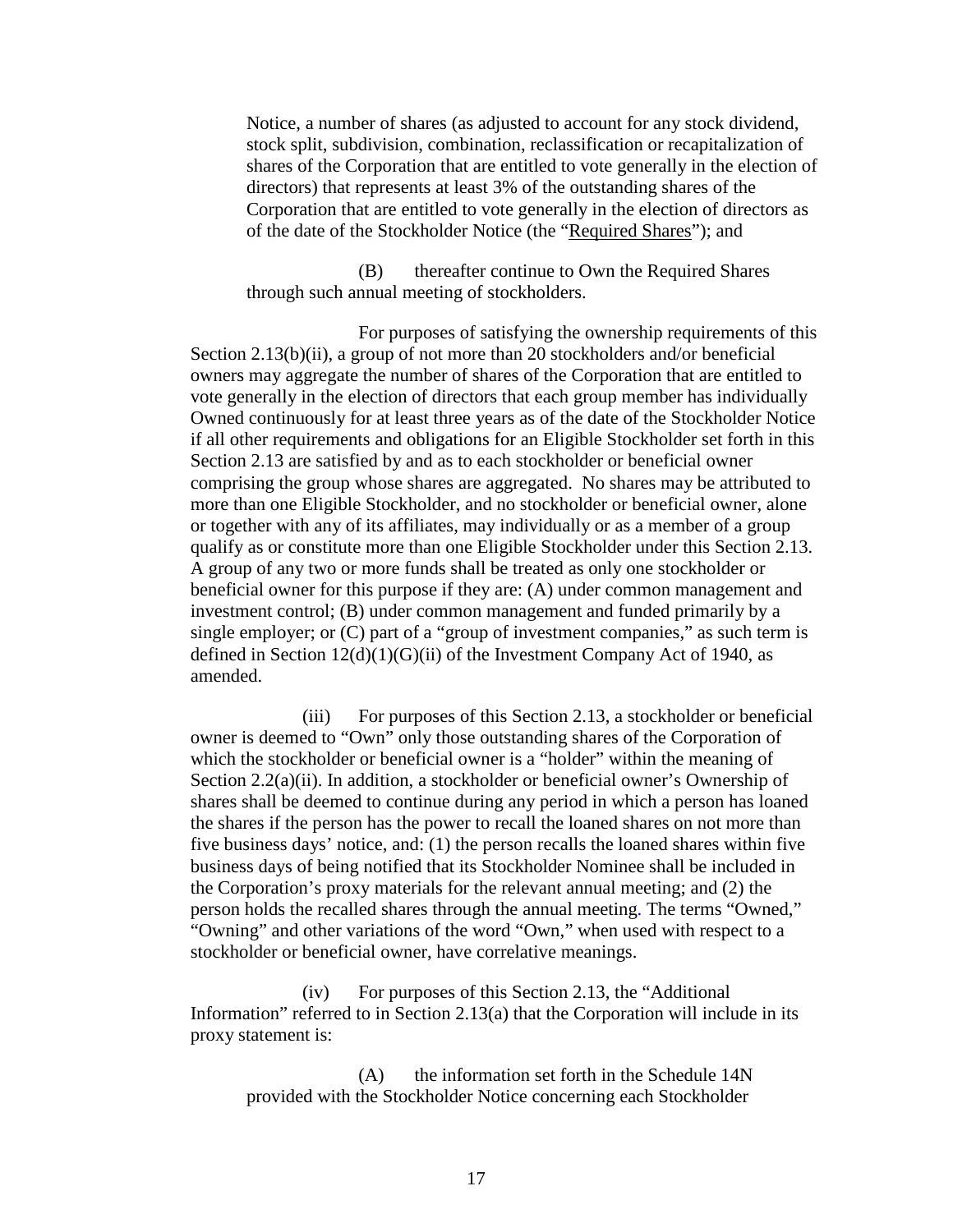Nominee and the Eligible Stockholder that is required to be disclosed in the Corporation's proxy statement by the applicable requirements of the Exchange Act and the rules and regulations thereunder; and

(B) if the Eligible Stockholder so elects, a written statement of the Eligible Stockholder (or, in the case of a group, a written statement of the group), not to exceed 500 words, in support of its Stockholder Nominee(s), which must be provided at the same time as the Stockholder Notice for inclusion in the Corporation's proxy statement for the annual meeting (the "Statement").

Notwithstanding anything to the contrary contained in this Section 2.13, the Corporation may omit from its proxy materials any information or Statement that it, in good faith, believes is untrue in any material respect (or omits a material fact necessary in order to make the statements made, in light of the circumstances under which they are made, not misleading) or would violate any applicable law, rule, regulation or listing standard. Nothing in this Section 2.13 shall limit the Corporation's ability to solicit against and include in its proxy materials its own statements relating to any Eligible Stockholder or Stockholder Nominee.

#### (c) Stockholder Notice and Other Informational Requirements.

(i) The Stockholder Notice shall set forth all information, representations and agreements required under Section 2.10(a)(ii) above, including the information required with respect to any nominee for election as a director, any stockholder giving notice of an intent to nominate a candidate for election, and any stockholder, beneficial owner or other person on whose behalf the nomination is made under this Section 2.13. In addition, such Stockholder Notice shall include:

(A) a copy of the Schedule 14N that has been or concurrently is filed with the SEC under the Exchange Act;

(B) a written statement of the Eligible Stockholder (and in the case of a group, the written statement of each stockholder or beneficial owner whose shares are aggregated for purposes of constituting an Eligible Stockholder), which statement(s) shall also be included in the Schedule 14N filed with the SEC: (1) setting forth and certifying to the number of shares of the Corporation that are entitled to vote generally in the election of directors the Eligible Stockholder Owns and has Owned (as defined in Section 2.13(b)(iii) of these Bylaws) continuously for at least three years as of the date of the Stockholder Notice; and (2) agreeing to continue to Own such shares through the annual meeting;

(C) the written agreement of the Eligible Stockholder (and in the case of a group, the written agreement of each stockholder or beneficial owner whose shares are aggregated for purposes of constituting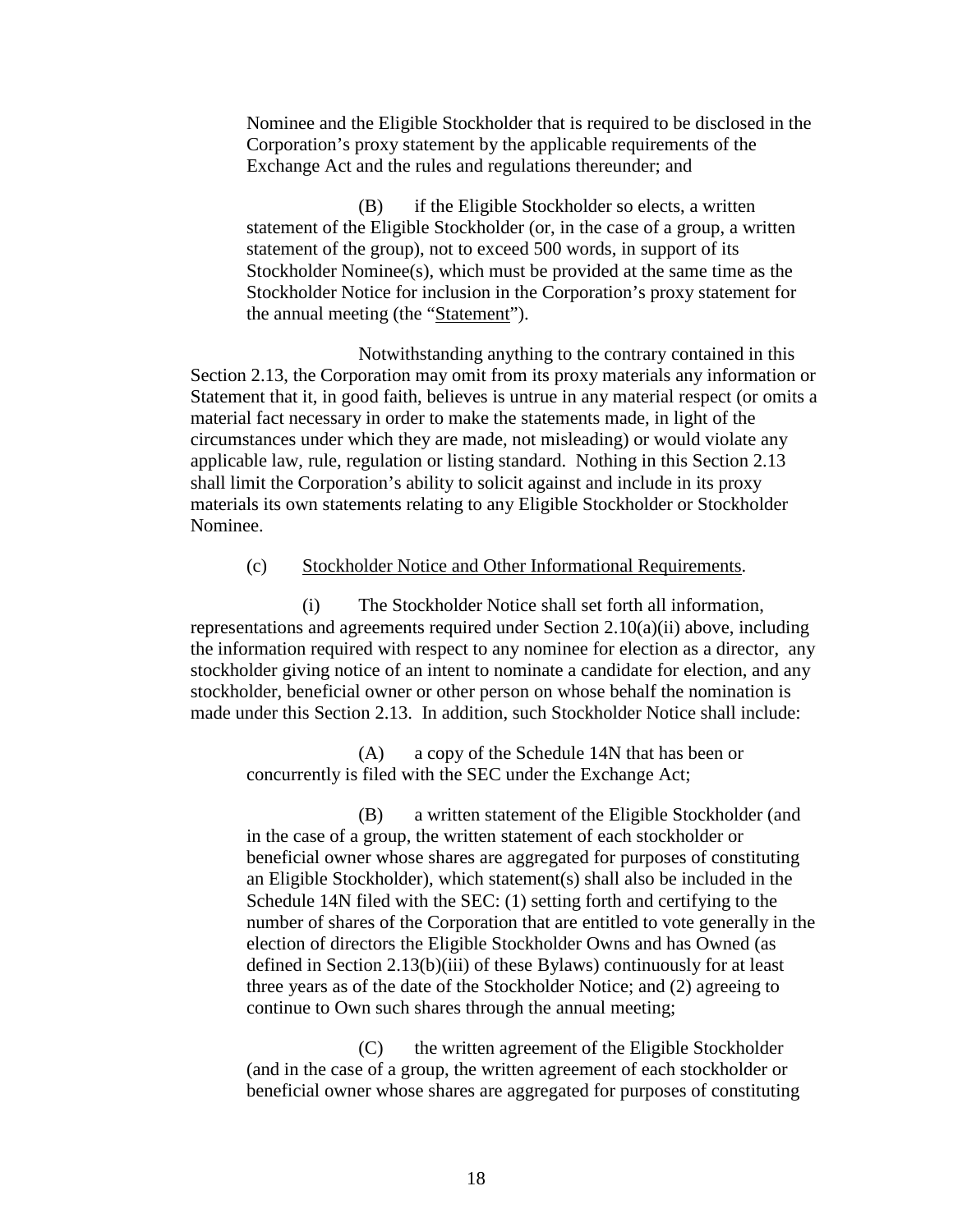an Eligible Stockholder) addressed to the Corporation, setting forth the following additional agreements, representations, and warranties:

> (1) it shall provide: (a) within five business days after the date of the Stockholder Notice, one or more written statements from the record holder(s) of the Required Shares and from each intermediary through which the Required Shares are or have been held, in each case during the requisite three-year holding period, specifying the number of shares that the Eligible Stockholder Owns, and has Owned continuously in compliance with this Section 2.13; (b) within five business days after the record date for determining stockholders entitled to vote at the annual meeting both the information required under clauses  $(a)(ii)(C)(2)$  and  $(a)(ii)(D)(1)-(3)$  of Section 2.10 and notification in writing verifying the Eligible Stockholder's continuous Ownership of the Required Shares, in each case, as of such date; and (c) immediate notice to the Corporation if the Eligible Stockholder ceases to own any of the Required Shares prior to the annual meeting;

> (2) it: (a) acquired the Required Shares in the ordinary course of business and not with the intent to change or influence control at the Corporation, and does not presently have this intent; (b) has not nominated and shall not nominate for election to the Board of Directors at the annual meeting any person other than the Stockholder Nominee(s) being nominated pursuant to this Section 2.13; (c) has not engaged and shall not engage in, and has not been and shall not be a participant (as defined in Item 4 of Exchange Act Schedule 14A) in, a solicitation within the meaning of Exchange Act Rule 14a-1(l), in support of the election of any individual as a director at the annual meeting other than its Stockholder Nominee(s) or any nominee(s) of the Board of Directors; and (d) shall not distribute to any stockholder any form of proxy for the annual meeting other than the form distributed by the Corporation;

> (3) it will: (a) assume all liability stemming from any legal or regulatory violation arising out of the Eligible Stockholder's communications with the stockholders of the Corporation or out of the information that the Eligible Stockholder provided to the Corporation; (b) indemnify and hold harmless the Corporation and each of its directors, officers and employees individually against any liability, loss or damages in connection with any threatened or pending action, suit or proceeding, whether legal, administrative or investigative, against the Corporation or any of its directors, officers or employees arising out of the nomination or solicitation process pursuant to this Section 2.13; (c) comply with all laws, rules, regulations and listing standards applicable to its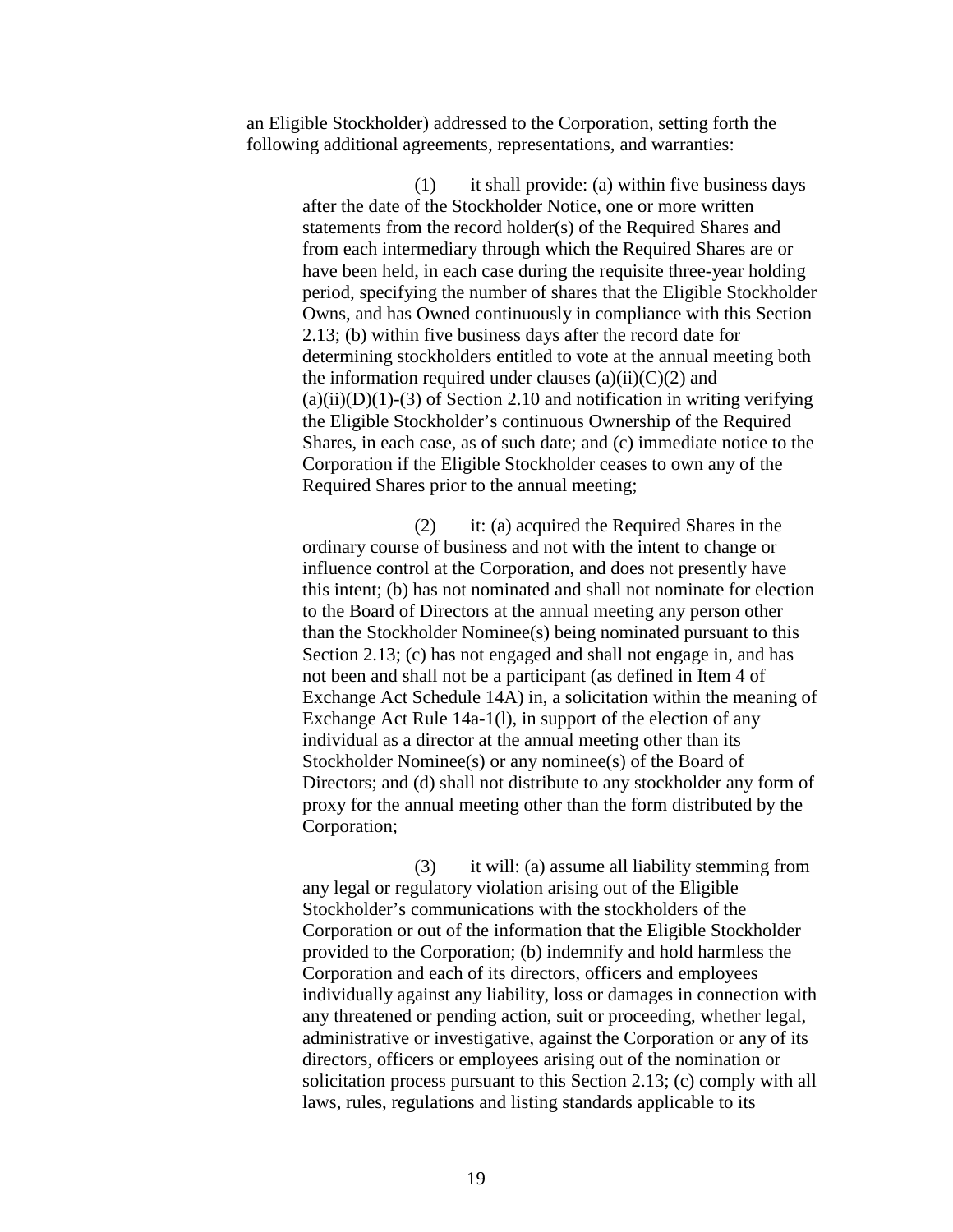nomination or any solicitation in connection with the annual meeting; (d) file with the SEC any solicitation or other communication by or on behalf of the Eligible Stockholder relating to the Corporation's annual meeting of stockholders, one or more of the Corporation's directors or director nominees or any Stockholder Nominee, regardless of whether the filing is required under Exchange Act Regulation 14A, or whether any exemption from filing is available for the materials under Exchange Act Regulation 14A; and (e) at the request of the Corporation, promptly, but in any event within five business days after such request (or by the day prior to the day of the annual meeting, if earlier), provide to the Corporation such additional information as the Corporation may reasonably request; and

(D) in the case of a nomination by a group, the designation by all group members of one group member that is authorized to act on behalf of all members of the group with respect to the nomination and matters related thereto, including withdrawal of the nomination, and the written agreement, representation, and warranty of the Eligible Stockholder that it shall provide, within five business days after the date of the Stockholder Notice, documentation reasonably satisfactory to the Corporation demonstrating that the number of stockholders and/or beneficial owners within such group does not exceed 20, including whether a group of funds qualifies as one stockholder or beneficial owner within the meaning of Section 2.13(b)(ii).

(ii) To be timely under this Section 2.13, the Stockholder Notice must be delivered by a stockholder to the Secretary of the Corporation at the principal executive offices of the Corporation not later than the close of business (as defined in Section  $2.10(c)(ii)$  above) on the 90th day nor earlier than the close of business on the 120th day prior to the first anniversary of the date (as stated in the Corporation's proxy materials) the definitive proxy statement was first released to stockholders in connection with the preceding year's annual meeting of stockholders; provided, however, that in the event that the date of the annual meeting is more than 30 days before or more than 70 days after the anniversary of the previous year's annual meeting, or if no annual meeting was held in the preceding year, the Stockholder Notice to be timely must be so delivered not earlier than the close of business on the 120th day prior to such annual meeting and not later than the close of business on the later of the 90th day prior to such annual meeting or the 10th day following the day on which public announcement (as defined in Section 2.10(c)(ii) above) of the date of such meeting is first made by the Corporation. In no event shall an adjournment or recess of an annual meeting, or a postponement of an annual meeting for which notice of the meeting has already been given to stockholders or a public announcement of the meeting date has already been made, commence a new time period (or extend any time period) for the giving of the Stockholder Notice as described above.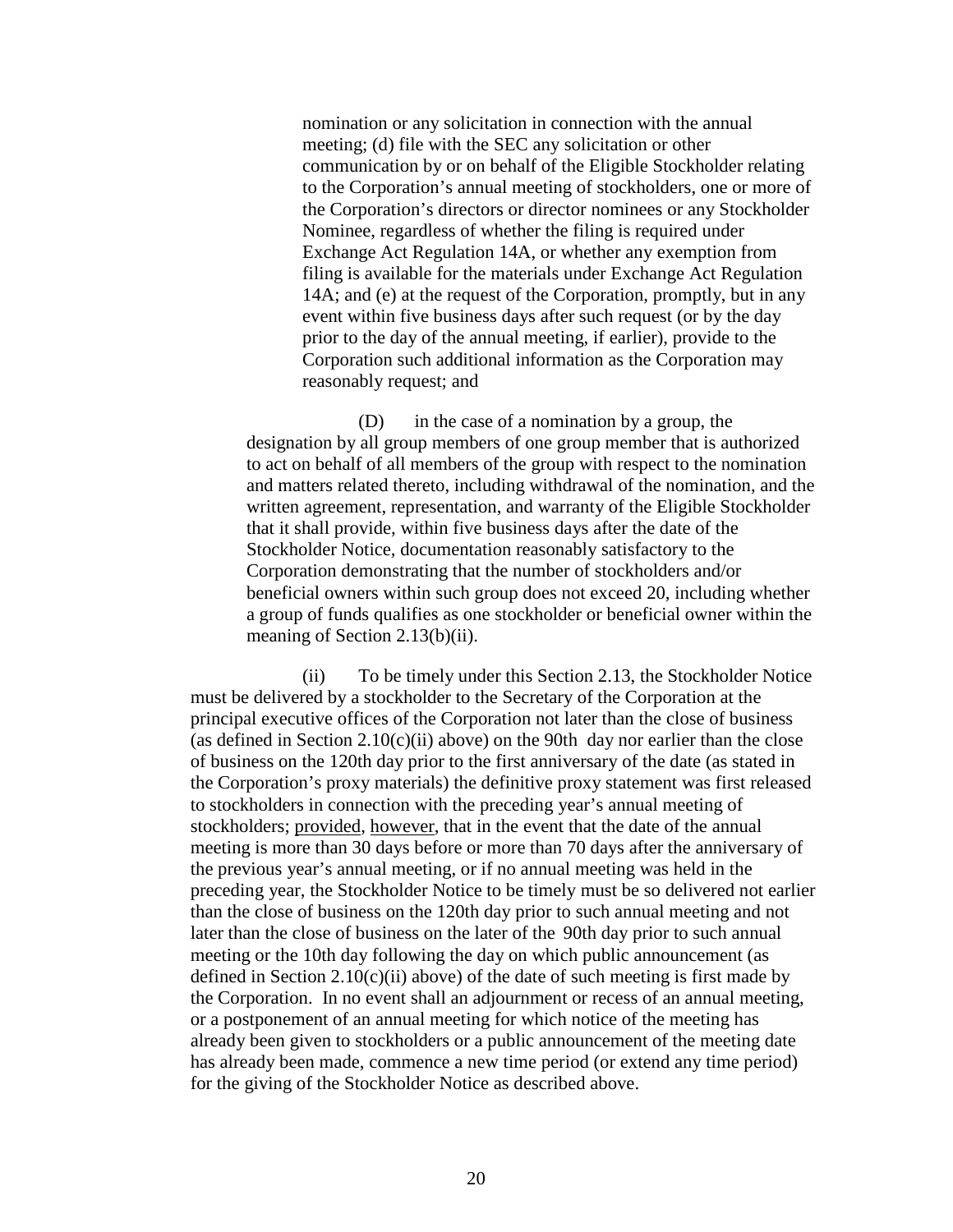(iii) The Stockholder Notice shall include, for each Stockholder Nominee, all written and signed representations and agreements required pursuant to Section 2.9(a)(i) above. In addition to the information required in a Stockholder Notice, the questionnaires described in Section 2.9(a)(ii) above shall be provided to the Secretary of the Corporation within the time period for delivery of a Stockholder Notice. At the request of the Corporation, a Stockholder Nominee shall promptly, but in any event within five business days after such request (or by the day prior to the day of the annual meeting, if earlier), provide to the Corporation such additional information as the Corporation may reasonably request. The Corporation may request such additional information as necessary to permit the Corporation to determine if a Stockholder Nominee satisfies the requirements of this Section 2.13, including information relevant to a determination whether the Stockholder Nominee can be considered an independent director.

(iv) In the event that any information or communications provided by the Eligible Stockholder or any Stockholder Nominees to the Corporation or its stockholders is not, when provided, or thereafter ceases to be, true, correct and complete in all material respects (including omitting a material fact necessary to make the statements made, in light of the circumstances under which they were made, not misleading), such Eligible Stockholder or Stockholder Nominee, as the case may be, shall promptly notify the Secretary and provide the information that is required to make such information or communication true, correct, complete and not misleading; it being understood that providing any such notification shall not be deemed to cure any defect or limit the Corporation's right to omit a Stockholder Nominee from its proxy materials as provided in this Section 2.13.

(v) All information provided pursuant to this Section 2.13(c) shall be deemed part of the Stockholder Notice for purposes of this Section 2.13.

(d) Proxy Access Procedures.

(i) Notwithstanding anything to the contrary contained in this Section 2.13, the Corporation may omit from its proxy materials any Stockholder Nominee, and such nomination shall be disregarded and no vote on such Stockholder Nominee shall occur, notwithstanding that proxies in respect of such vote may have been received by the Corporation, if:

(A) the Eligible Stockholder or Stockholder Nominee breaches any of its agreements, representations or warranties set forth in the Stockholder Notice or otherwise submitted pursuant to this Section 2.13, any of the information in the Stockholder Notice or otherwise submitted pursuant to this Section 2.13 was not, when provided, true, correct and complete, or the Eligible Stockholder or applicable Stockholder Nominee otherwise fails to comply with its obligations pursuant to these Bylaws, including, but not limited to, its obligations under this Section 2.13;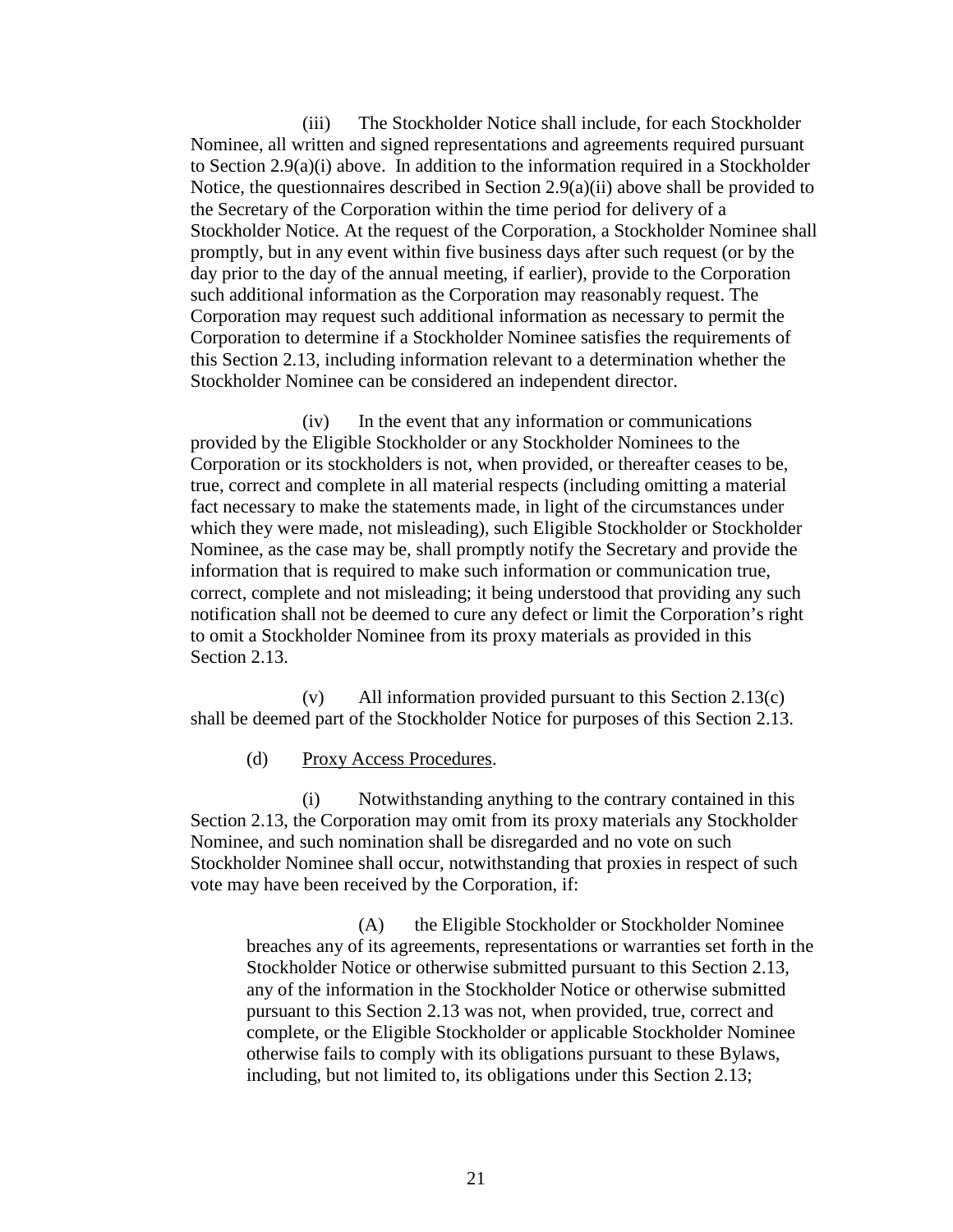(B) the Stockholder Nominee: (1) is not independent under any applicable listing standards, any applicable rules of the SEC and any publicly disclosed standards used by the Board of Directors in determining and disclosing the independence of the Corporation's directors; (2) is or has been, within the past three years, an officer or director of a competitor, as defined for the purposes of Section 8 of the Clayton Antitrust Act of 1914, as amended; (3) is a named subject of a pending criminal proceeding (excluding traffic violations and other minor offenses) or has been convicted in a criminal proceeding (excluding traffic violations and other minor offenses) within the past ten years; or (4) is subject to any order of the type specified in Rule 506(d) of Regulation D promulgated under the Securities Act of 1933, as amended;

(C) the Corporation has received a notice (whether or not subsequently withdrawn) that a stockholder intends to nominate any candidate for election to the Board of Directors pursuant to the advance notice requirements for stockholder nominees for director in Section  $2.10(a)$ ; or

(D) the election of the Stockholder Nominee to the Board of Directors would cause the Corporation to violate the Certificate of Incorporation, these Bylaws, or any applicable law, rule, regulation or listing standard.

(ii) An Eligible Stockholder submitting more than one Stockholder Nominee for inclusion in the Corporation's proxy materials pursuant to this Section 2.13 shall rank such Stockholder Nominees based on the order that the Eligible Stockholder desires such Stockholder Nominees to be selected for inclusion in the Corporation's proxy materials and include such assigned rank in its Stockholder Notice submitted to the Corporation. In the event that the number of Stockholder Nominees submitted by Eligible Stockholders pursuant to this Section 2.13 exceeds the Authorized Number, the Stockholder Nominees to be included in the Corporation's proxy materials shall be determined in accordance with the following provisions: one Stockholder Nominee who satisfies the eligibility requirements in this Section 2.13 shall be selected from each Eligible Stockholder for inclusion in the Corporation's proxy materials until the Authorized Number is reached, going in order of the amount (largest to smallest) of shares of the Corporation each Eligible Stockholder disclosed as Owned in its Stockholder Notice submitted to the Corporation and going in the order of the rank (highest to lowest) assigned to each Stockholder Nominee by such Eligible Stockholder. If the Authorized Number is not reached after one Stockholder Nominee who satisfies the eligibility requirements in this Section 2.13 has been selected from each Eligible Stockholder, this selection process shall continue as many times as necessary, following the same order each time, until the Authorized Number is reached. Following such determination, if any Stockholder Nominee who satisfies the eligibility requirements in this Section 2.13 thereafter is nominated by the Board of Directors, thereafter is not included in the Corporation's proxy materials or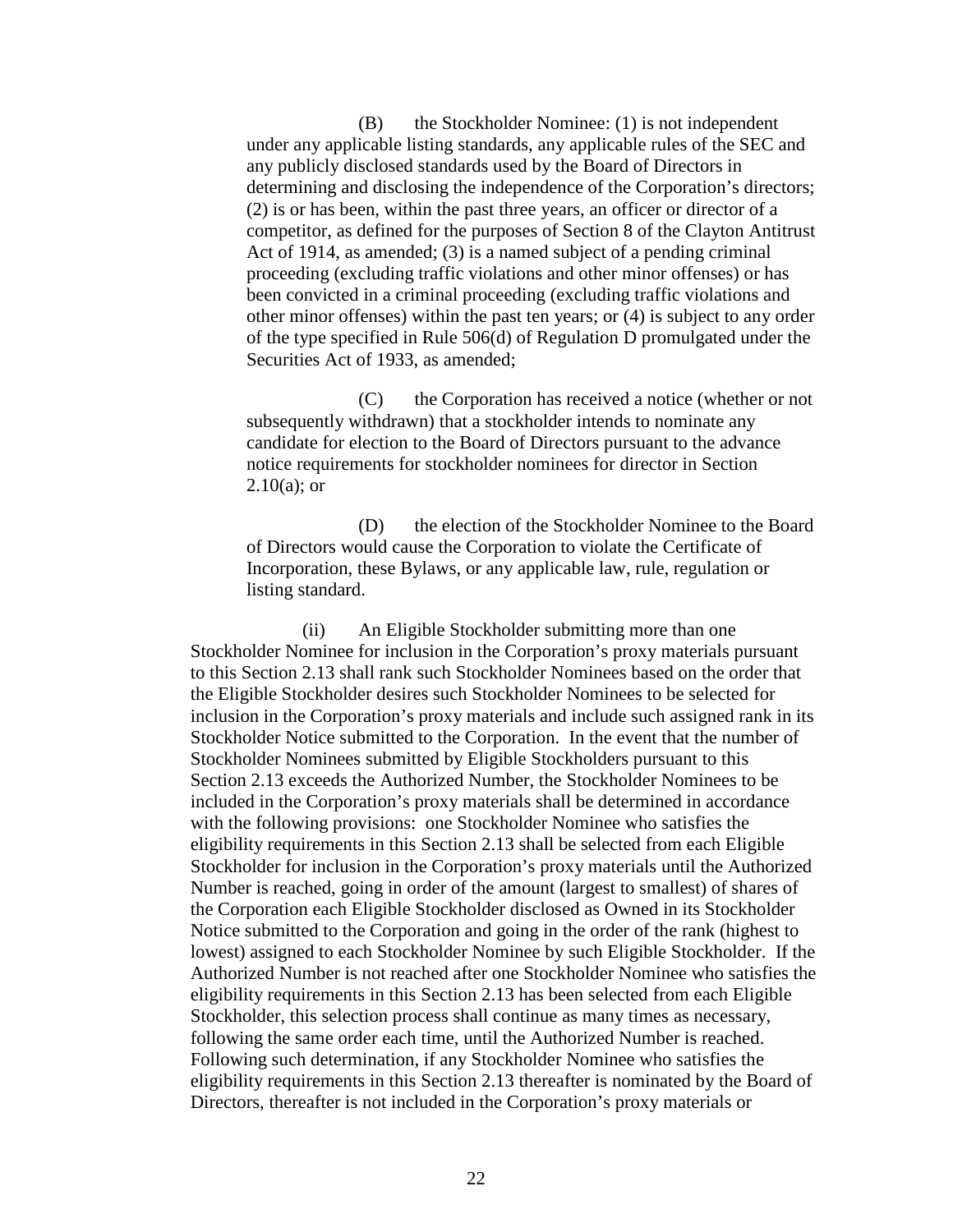thereafter is not submitted for director election for any reason (including the Eligible Stockholder's or Stockholder Nominee's failure to comply with this Section 2.13), no other nominee or nominees shall be included in the Corporation's proxy materials or otherwise submitted for election as a director at the applicable annual meeting in substitution for such Stockholder Nominee.

(iii) Any Stockholder Nominee who is included in the Corporation's proxy materials for a particular annual meeting of stockholders but either: (A) withdraws from or becomes ineligible or unavailable for election at the annual meeting for any reason, including for the failure to comply with any provision of these Bylaws (provided that in no event shall any such withdrawal, ineligibility or unavailability commence a new time period (or extend any time period) for the giving of a Stockholder Notice); or (B) does not receive a number of votes cast in favor of his or her election that is at least equal to 25% of the shares present in person or represented by proxy and entitled to vote in the election of directors, shall be ineligible to be a Stockholder Nominee pursuant to this Section 2.13 for the next two annual meetings.

(iv) Notwithstanding the foregoing provisions of this Section 2.13, unless otherwise required by law or otherwise determined by the Chairman of the Board, the Board or the chairman of the meeting, if the stockholder delivering the Stockholder Notice (or a qualified representative of the stockholder, as defined in Section  $2.10(c)(i)$  does not appear at the annual meeting of stockholders of the Corporation to present its Stockholder Nominee or Stockholder Nominees, such nomination or nominations shall be disregarded, notwithstanding that proxies in respect of the election of the Stockholder Nominee or Stockholder Nominees may have been received by the Corporation. Without limiting the Board of Directors' power and authority to interpret any other provisions of these Bylaws, the Board of Directors (and any other person or body authorized by the Board of Directors) shall have the power and authority to interpret this Section 2.13 and to make any and all determinations necessary or advisable to apply this Section 2.13 to any persons, facts or circumstances, in each case acting in good faith, which determination shall be conclusive and binding on the Corporation and the stockholders. This Section 2.13 shall be the exclusive method for stockholders to include nominees for director election in the Corporation's proxy materials.

## **ARTICLE III DIRECTORS**

Section 3.1 Powers. Subject to the provisions of the DGCL and to any limitations in the Certificate of Incorporation relating to action required to be approved by the stockholders, the business and affairs of the Corporation shall be managed by or under the direction of the Board of Directors. In addition to the powers and authorities these Bylaws expressly confer upon it, the Board of Directors may exercise all such powers of the Corporation and do all such lawful acts and things as are not by law, the Certificate of Incorporation or these Bylaws required to be exercised or done by the stockholders.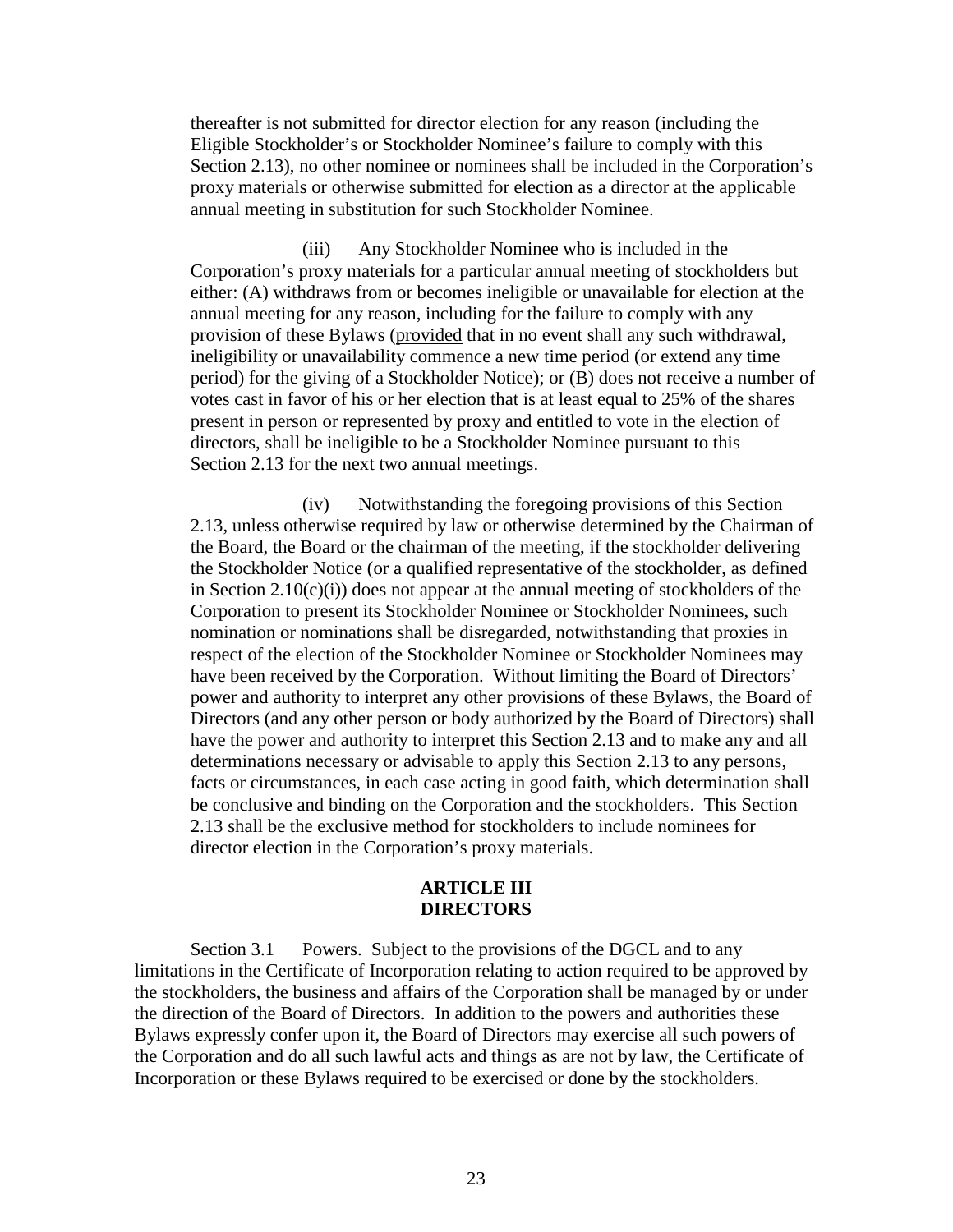Section 3.2 Number, Term of Office and Election. Subject to the rights of the holders of any series of Preferred Stock to elect directors under specified circumstances, the Board of Directors shall consist of such number of directors as shall be determined from time to time solely by resolution adopted by affirmative vote of a majority of the directors then in office. The Board of Directors shall initially consist of the directors designated in the Certificate of Incorporation, and each director so elected shall hold office until the next annual meeting of stockholders or until his or her successor is duly elected and qualified. Except as provided in Section 3.3 of these Bylaws, at the next annual meeting of stockholders and at any annual meeting thereafter at which directors are to be elected and at which a quorum is present, each nominee for election as a director in an uncontested election shall be elected if the number of votes cast for the nominee's election exceeds the number of votes cast against the nominee's election (with abstentions and broker non-votes not counted as votes cast for or against that nominee's election). In all director elections other than uncontested elections, the nominees for election as a director shall be elected by a plurality of the votes cast. For purposes of this Section 3.2, an "uncontested election" means any meeting of stockholders at which the number of candidates does not exceed the number of directors to be elected and with respect to which (a) no stockholder has submitted notice of an intent to nominate a candidate for election at such meeting in accordance with Section 2.10, or (b) such a stockholder notice has been submitted, and on or before the fifth business day prior to the date that the Corporation files its definitive proxy statement relating to such meeting with the SEC (regardless of whether thereafter revised or supplemented), the notice has been (i) withdrawn in writing to the Secretary, (ii) determined not to be a valid notice of nomination, with such determination to be made by the Board of Directors (or a committee thereof) pursuant to Section 2.10, or if challenged in court, by a final court order, or (iii) determined by the Board of Directors (or a committee thereof) not to create a *bona fide* election contest. No person shall serve as a director unless such person is a stockholder of the corporation.

Section 3.3 Vacancies. Subject to the rights of the holders of any one or more series of Preferred Stock then outstanding, newly created directorships resulting from any increase in the authorized number of directors and any vacancies in the Board of Directors resulting from death, resignation, retirement, disqualification, removal from office or other cause may, unless otherwise required by law, be filled by the affirmative vote of a majority of the remaining directors then in office, though less than a quorum, and any director so chosen shall hold office until the next election of directors and until his or her successor shall be elected and qualified. No decrease in the authorized number of directors shall shorten the term of any incumbent director.

Section 3.4 Resignations. Any director may resign at any time upon notice given in writing or by electronic transmission to the Board of Directors, the Chairman of the Board of Directors or the Secretary. Such resignation shall take effect upon delivery, unless the resignation specifies a later effective date or an effective date determined upon the happening of an event or events. Unless otherwise specified therein, the acceptance of such resignation shall not be necessary to make it effective.

Section 3.5 Regular Meetings. All regular meetings of the Board of Directors shall be held at such place or places, within or without the State of Delaware, on such date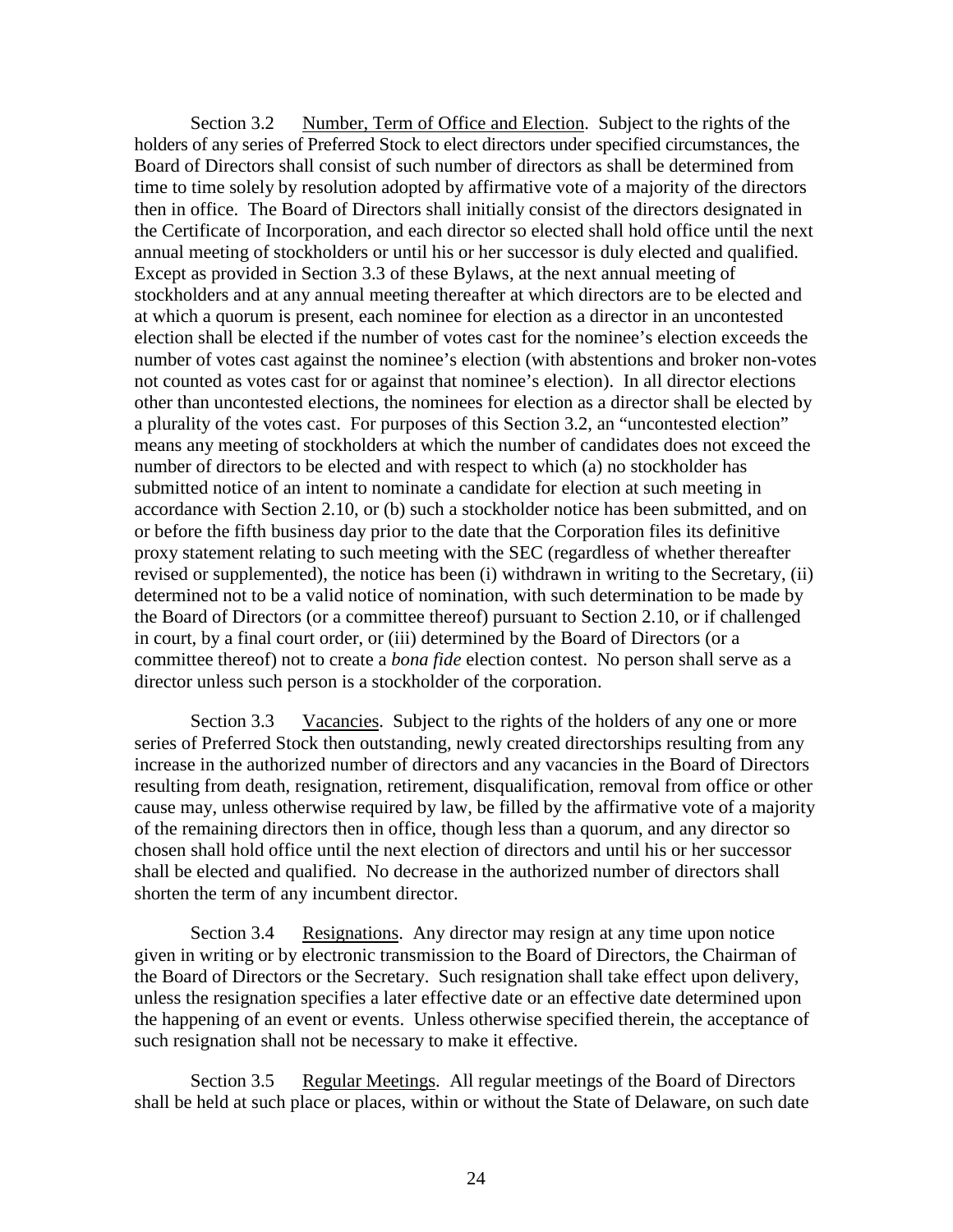or dates and at such time or times, as shall have been established by the Board of Directors and publicized among all directors; provided, however, that no fewer than one regular meeting per calendar year shall be held. A notice of each regular meeting shall not be required.

Section 3.6 Special Meetings. Special meetings of the Board of Directors for any purpose or purposes may be called at any time by the Chairman of the Board of Directors, the Chief Executive Officer or at the request of a majority of the Board of Directors then in office. The person or persons authorized to call special meetings of the Board of Directors may fix the place, date and time of such meetings. Notice of each such meeting shall be given to each director, if by mail, addressed to such director at his or her residence or usual place of business, at least five days before the day on which such meeting is to be held, or shall be sent to such director at such place by telecopy, telegraph, electronic transmission or other form of recorded communication, or be delivered personally or by telephone, in each case at least 24 hours prior to the time set for such meeting. Notice of any meeting need not be given to a director who shall, either before or after the meeting, submit a waiver of such notice or who shall attend such meeting without protesting, prior to or at its commencement, the lack of notice to such director. A notice of special meeting need not state the purpose of such meeting, and, unless indicated in the notice thereof, any and all business may be transacted at a special meeting.

Section 3.7 Participation in Meetings by Conference Telephone. Members of the Board of Directors, or of any committee thereof, may participate in a meeting of such Board of Directors or committee by means of conference telephone or other communications equipment by means of which all persons participating in the meeting can hear each other, and such participation shall constitute presence in person at such meeting.

Section 3.8 Quorum and Voting. Except as otherwise provided by law, the Certificate of Incorporation or these Bylaws, a majority of the authorized number of directors shall constitute a quorum for the transaction of business at any meeting of the Board of Directors, and the vote of a majority of the directors present at a duly held meeting at which a quorum is present shall be regarded as the act of the Board of Directors.

Section 3.9 Board of Directors Action by Written Consent Without a Meeting. Unless otherwise restricted by the Certificate of Incorporation or these Bylaws, any action required or permitted to be taken at any meeting of the Board of Directors, or any committee thereof, may be taken without a meeting, provided that all members of the Board of Directors or such committee, as the case may be, consent in writing or by electronic transmission to such action, and the writing or writings or electronic transmission or transmissions are filed with the minutes or proceedings of the Board of Directors or committee in accordance with applicable law. Such filing shall be in paper form if the minutes are maintained in paper form and shall be in electronic form if the minutes are maintained in electronic form.

Section 3.10 Chairman of the Board. The Chairman of the Board shall preside at meetings of stockholders and directors and shall perform such other duties as the Board of Directors may from time to time determine. If the Chairman of the Board is not present at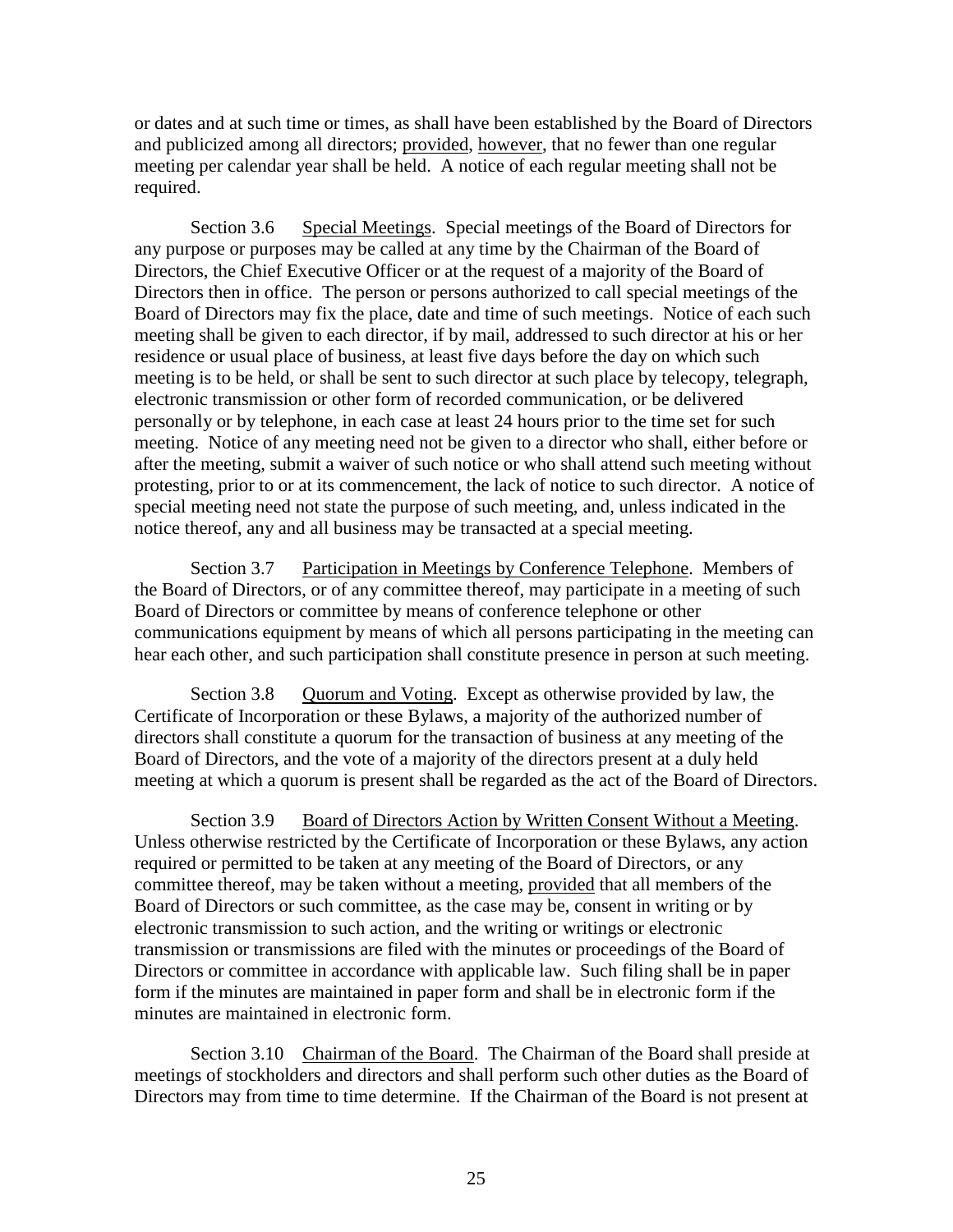a meeting of the Board of Directors, another director chosen by the Board of Directors shall preside.

Section 3.11 Rules and Regulations. The Board of Directors shall adopt such rules and regulations not inconsistent with the provisions of law, the Certificate of Incorporation or these Bylaws for the conduct of its meetings and management of the affairs of the Corporation as the Board of Directors shall deem proper.

Section 3.12 Fees and Compensation of Directors. Directors may receive such compensation, if any, for their services on the Board of Directors and its committees, and such reimbursement of expenses, as may be fixed or determined by resolution of the Board of Directors.

Section 3.13 Emergency Bylaws. In the event of any emergency, disaster or catastrophe, as referred to in Section 110 of the DGCL, or other similar emergency condition, as a result of which a quorum of the Board of Directors or a standing committee of the Board of Directors cannot readily be convened for action, then the director or directors in attendance at the meeting shall constitute a quorum. Such director or directors in attendance may further take action to appoint one or more of themselves or other directors to membership on any standing or temporary committees of the Board of Directors as they shall deem necessary and appropriate.

## **ARTICLE IV COMMITTEES**

Section 4.1 Committees of the Board of Directors. The Board of Directors may designate one or more committees, each to consist of one or more of the directors of the Corporation. The Board of Directors may designate one or more directors as alternate members of any committee to replace any absent or disqualified member at any meeting of the committee. In the absence or disqualification of a member of a committee, the member or members present at any meeting and not disqualified from voting, whether or not he, she or they constitute a quorum, may unanimously appoint another member of the Board of Directors to act at the meeting in the place of any such absent or disqualified member. Any such committee, to the extent permitted by law and to the extent provided in the resolution of the Board of Directors establishing such committee, shall have and may exercise all the powers and authority of the Board of Directors in overseeing the business and affairs of the Corporation, and may authorize the seal of the Corporation to be affixed to all papers which may require it; but no such committee shall have the power or authority in reference to the following matters: (a) approving or adopting, or recommending to the stockholders, any action or matter (other than the election or removal of directors) expressly required by the DGCL to be submitted to stockholders for approval, or (b) adopting, amending or repealing any bylaw of the Corporation. All committees of the Board of Directors shall keep minutes of their meetings and shall report their proceedings to the Board of Directors when requested or required by the Board of Directors.

Section 4.2 Meetings and Action of Committees. Any committee of the Board of Directors may adopt such rules and regulations not inconsistent with the provisions of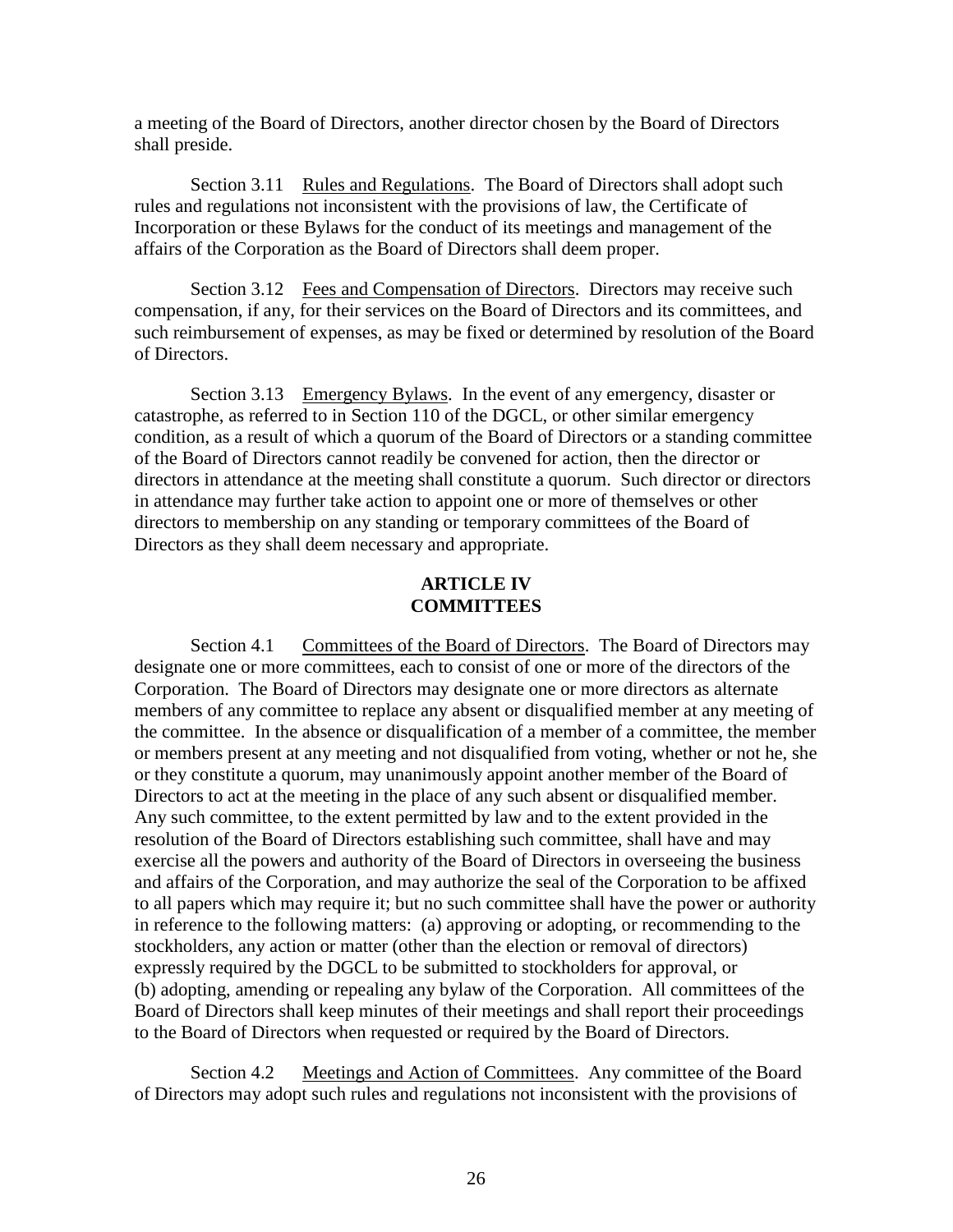law, the Certificate of Incorporation or these Bylaws for the conduct of its meetings as such committee may deem proper.

# **ARTICLE V OFFICERS**

Section 5.1 Officers. The officers of the Corporation shall consist of a Chief Executive Officer, a President, a Chief Financial Officer, one or more Vice-Presidents (the number thereof to be determined by the Board of Directors), a Secretary, a Treasurer, and in the discretion of the Board of Directors, a Controller and such other officers as the Board of Directors may from time to time determine, each of whom shall be elected by the Board of Directors, and each to have such authority, functions or duties as set forth in these Bylaws or as determined by the Board of Directors. Each officer shall be chosen by the Board of Directors and shall hold office for such term as may be prescribed by the Board of Directors and until such person's successor shall have been duly elected and qualified, or until such person's earlier death, disqualification, resignation or removal. Any number of offices may be held by the same person; provided, however, that no officer shall execute, acknowledge or verify any instrument in more than one capacity if such instrument is required by law, the Certificate of Incorporation or these Bylaws to be executed, acknowledged or verified by two or more officers. The Board of Directors may require any officer, agent or employee to give security for the faithful performance of his or her duties.

Section 5.2 Compensation. The salaries of the officers of the Corporation and the manner and time of the payment of such salaries shall be fixed and determined by the Board of Directors and may be altered by the Board of Directors from time to time as it deems appropriate, subject to the rights, if any, of such officers under any contract of employment.

Section 5.3 Removal, Resignation and Vacancies. Any officer of the Corporation may be removed, with or without cause, by the Board of Directors, without prejudice to the rights, if any, of such officer under any contract to which it is a party. Any officer may resign at any time upon notice given in writing or by electronic transmission to the Corporation, without prejudice to the rights, if any, of the Corporation under any contract to which such officer is a party. If any vacancy occurs in any office of the Corporation, the Board of Directors may elect a successor to fill such vacancy for the remainder of the unexpired term and until a successor shall have been duly elected and qualified.

Section 5.4 Chief Executive Officer. The Chief Executive Officer shall have general supervision and direction of the business and affairs of the Corporation, shall be responsible for corporate policy and strategy, and shall report directly to the Board of Directors. Unless otherwise provided in these Bylaws, all other officers of the Corporation shall report directly to the Chief Executive Officer or as otherwise determined by the Chief Executive Officer.

Section 5.5 President. The President shall be the chief operating officer of the Corporation, with general responsibility for the management and control of the operations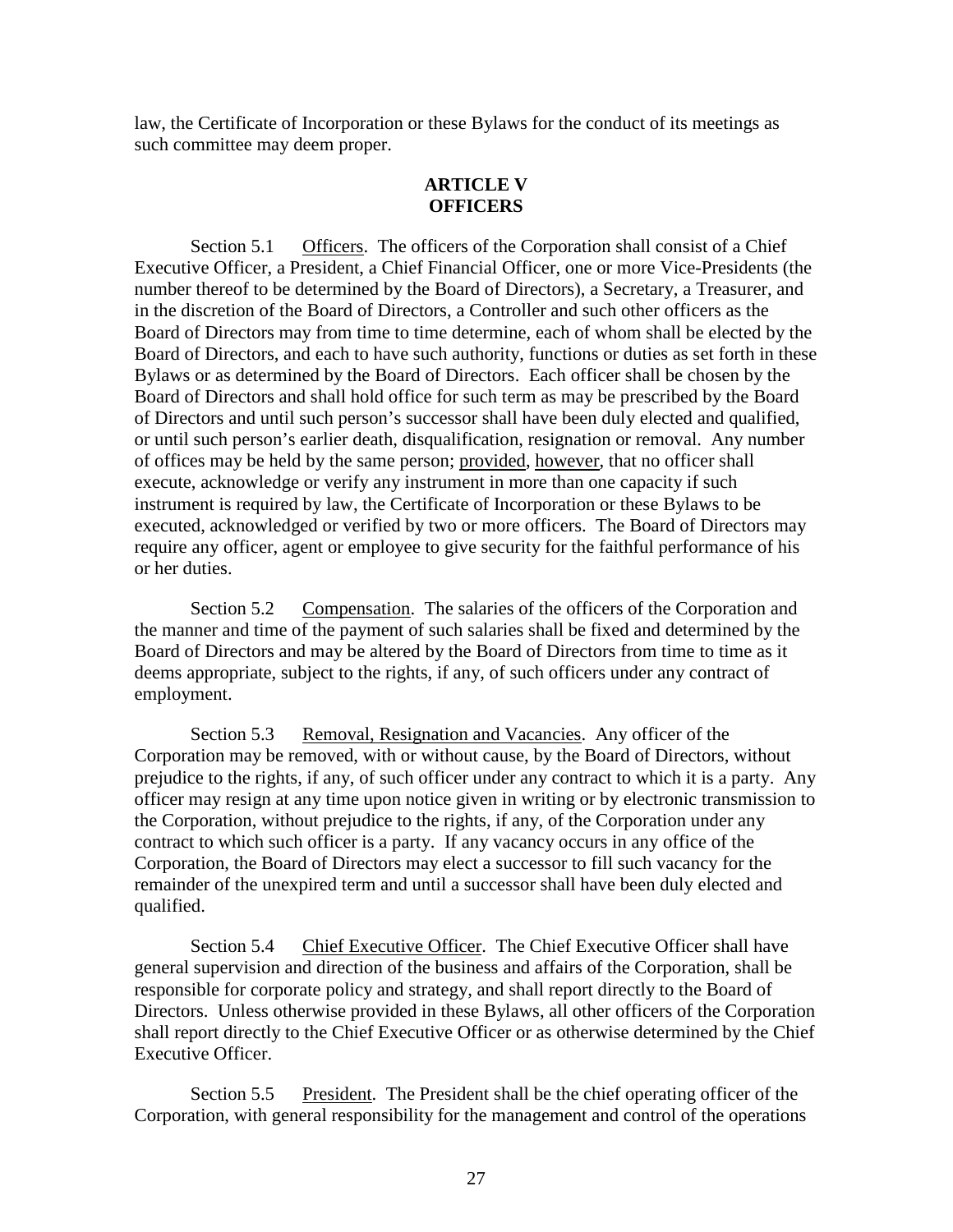of the Corporation. The President shall have the power to affix the signature of the Corporation to all contracts that have been authorized by the Board of Directors or the Chief Executive Officer. The President shall, when requested, counsel with and advise the other officers of the Corporation and shall perform such other duties as the Board of Directors or the Chief Executive Officer may from time to time determine.

Section 5.6 Chief Financial Officer. The Chief Financial Officer shall exercise all the powers and perform the duties of the office of the chief financial officer and in general have overall supervision of the financial operations of the Corporation. The Chief Financial Officer shall, when requested, counsel with and advise the other officers of the Corporation and shall perform such other duties as the Board of Directors or the Chief Executive Officer may from time to time determine.

Section 5.7 Vice-Presidents. Each Vice-President shall have such powers and duties as shall be prescribed by his or her superior officer or the Chief Executive Officer. A Vice-President shall, when requested, counsel with and advise the other officers of the Corporation and shall perform such other duties as the Board of Directors or the Chief Executive Officer may from time to time determine.

Section 5.8 Treasurer. The Treasurer shall supervise and be responsible for all the funds and securities of the Corporation, the deposit of all moneys and other valuables to the credit of the Corporation in depositories of the Corporation, borrowings and compliance with the provisions of all indentures, agreements and instruments governing such borrowings to which the Corporation is a party, the disbursement of funds of the Corporation and the investment of its funds, and in general shall perform all of the duties incident to the office of the Treasurer. The Treasurer shall, when requested, counsel with and advise the other officers of the Corporation and shall perform such other duties as the Board of Directors or the Chief Executive Officer may from time to time determine.

Section 5.9 Controller. The Controller shall perform such financial, accounting or other duties as the Board of Directors, the Chief Executive Officer, or the Chief Financial Officer may from time to time determine.

Section 5.10 Secretary. The powers and duties of the Secretary are: (i) to act as Secretary at all meetings of the Board of Directors, of the committees of the Board of Directors and of the stockholders and to record the proceedings of such meetings in a book or books to be kept for that purpose; (ii) to see that all notices required to be given by the Corporation are duly given and served; (iii) to act as custodian of the seal of the Corporation and affix the seal or cause it to be affixed to all certificates of stock of the Corporation and to all documents, the execution of which on behalf of the Corporation under its seal is duly authorized in accordance with the provisions of these Bylaws; (iv) to have charge of the books, records and papers of the Corporation and see that the reports, statements and other documents required by law to be kept and filed are properly kept and filed; and (v) to perform all of the duties incident to the office of Secretary. The Secretary shall, when requested, counsel with and advise the other officers of the Corporation and shall perform such other duties as the Board of Directors or the Chief Executive Officer may from time to time determine.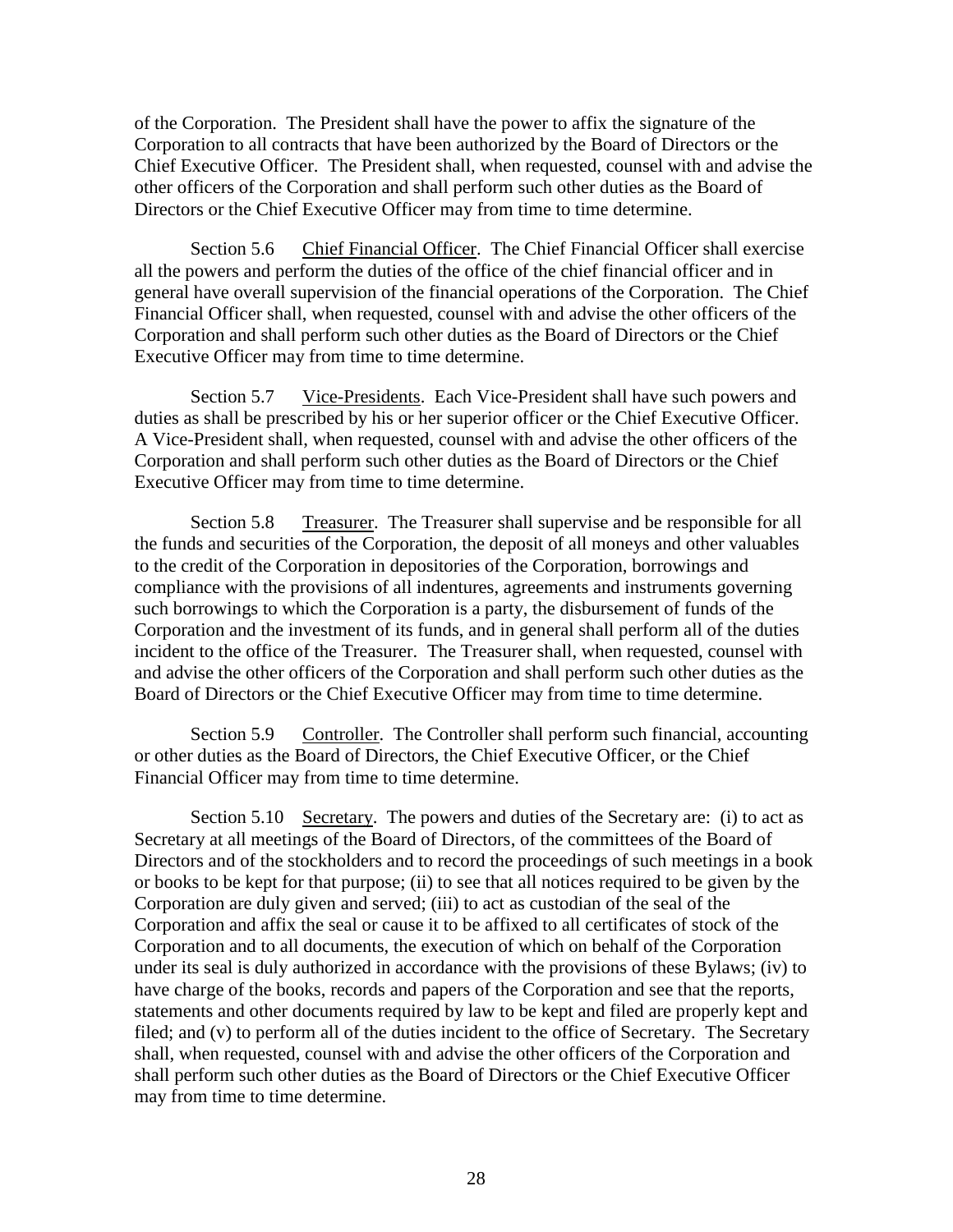Section 5.11 Additional Matters. The Chief Executive Officer and the Chief Financial Officer of the Corporation shall have the authority to designate employees of the Corporation to have the title of Assistant Vice-President, Assistant Treasurer or Assistant Secretary. Any employee so designated shall have the powers and duties determined by the officer making such designation. The persons upon whom such titles are conferred shall not be deemed officers of the Corporation unless elected by the Board of Directors.

Section 5.12 Checks; Drafts; Evidences of Indebtedness. From time to time, the Board of Directors shall determine the method, and designate (or authorize officers of the Corporation to designate) the person or persons who shall have authority, to sign or endorse all checks, drafts, other orders for payment of money, notes, bonds, debentures or other evidences of indebtedness that are issued in the name of or payable by the Corporation, and only the persons so authorized shall sign or endorse such instruments.

Section 5.13 Corporate Contracts and Instruments; How Executed. Except as otherwise provided in these Bylaws, the Board of Directors may determine the method, and designate (or authorize officers of the Corporation to designate) the person or persons who shall have authority, to enter into any contract or execute any instrument in the name of and on behalf of the Corporation. Such authority may be general or confined to specific instances. Unless so authorized, or within the power incident to a person's office or other position with the Corporation, no person shall have any power or authority to bind the Corporation by any contract or engagement or to pledge its credit or to render it liable for any purpose or for any amount.

Section 5.14 Action with Respect to Securities of Other Corporations. The Chief Executive Officer or any other officer of the Corporation authorized by the Board of Directors or the Chief Executive Officer is authorized to vote, represent, and exercise on behalf of the Corporation all rights incident to any and all shares of any other corporation or entity or corporations or entities standing in the name of the Corporation. The authority herein granted may be exercised either by such person directly or by any other person authorized to do so by proxy or power of attorney duly executed by the person having such authority.

# **ARTICLE VI INDEMNIFICATION AND ADVANCEMENT OF EXPENSES**

## Section 6.1 Right to Indemnification.

(a) Each person who was or is a party or is threatened to be made a party to any action, suit, arbitration, alternative dispute mechanism, inquiry, judicial, administrative or legislative hearing, investigation or any other threatened, pending or completed proceeding, whether brought by or in the right of the Corporation or otherwise, including any and all appeals, whether of a civil, criminal, administrative, legislative, investigative or other nature (hereinafter a "Proceeding"), by reason of the fact that he or she is or was a director, officer or employee of the Corporation or while a director, officer or employee of the Corporation is or was serving at the request of the Corporation as a director, officer, employee, agent or trustee of another corporation or of a partnership, joint venture, trust or other enterprise, including service with respect to an employee benefit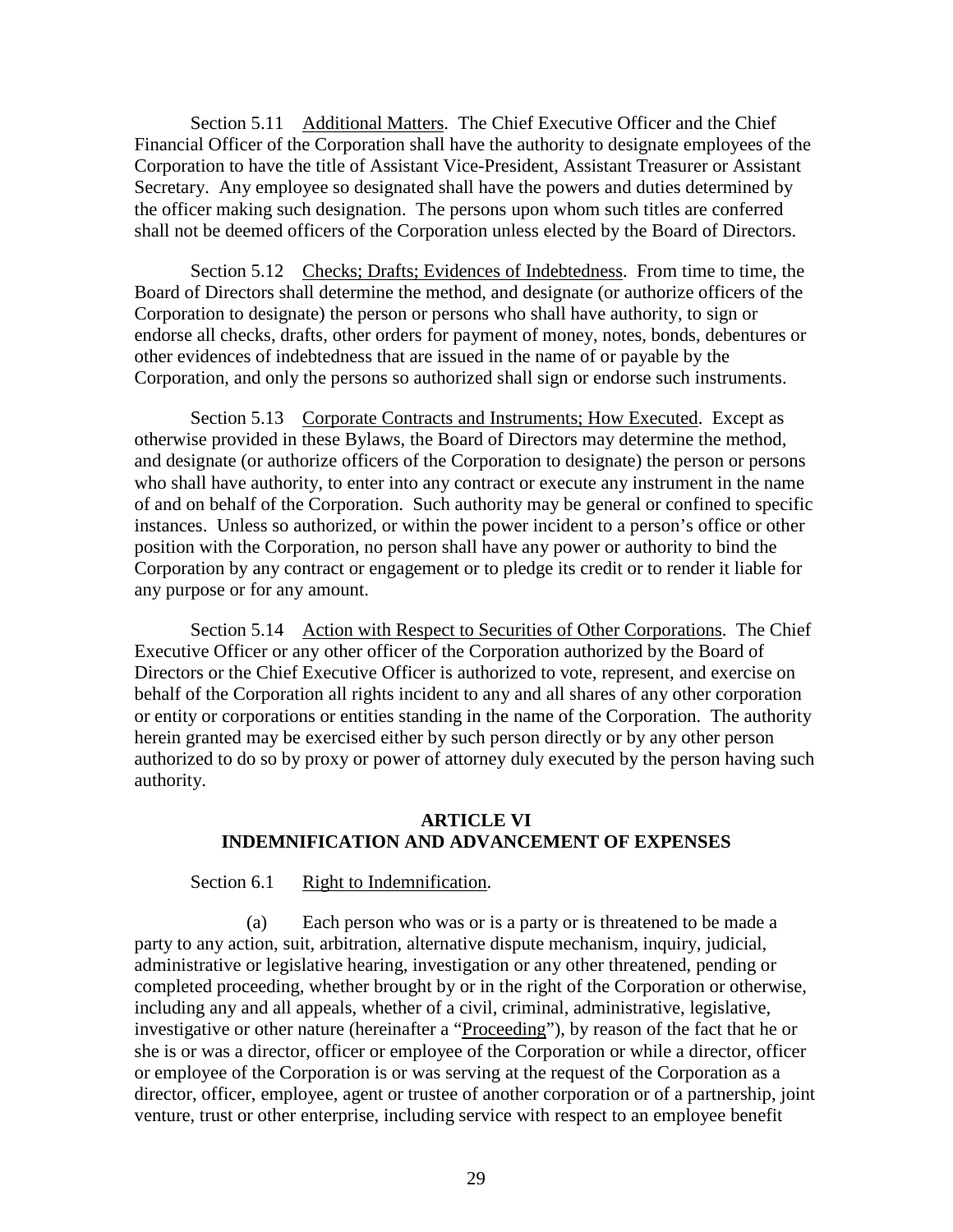plan (hereinafter an "Indemnitee"), or by reason of anything done or not done by him or her in any such capacity, shall be indemnified and held harmless by the Corporation to the fullest extent authorized by the DGCL, as the same exists or may hereafter be amended, against all expense, liability and loss (including attorneys' fees, judgments, fines, ERISA excise taxes or penalties and amounts paid in settlement by or on behalf of the Indemnitee) actually and reasonably incurred by such Indemnitee in connection therewith; provided, however, that, except as otherwise required by law or provided in Section 6.3 of these Bylaws with respect to Proceedings to enforce rights under this Article VI, the Corporation shall indemnify any such Indemnitee in connection with a Proceeding, or part thereof, initiated by such Indemnitee (including claims and counterclaims, whether such counterclaims are asserted by (i) such Indemnitee, or (ii) the Corporation in a Proceeding initiated by such Indemnitee) only if such Proceeding, or part thereof, was authorized or ratified by the Board of Directors.

(b) To receive indemnification under this Section 6.1, an Indemnitee shall submit a written request to the Corporation. Such request shall include documentation or information that is necessary to determine the entitlement of the Indemnitee to indemnification and that is reasonably available to the Indemnitee. Upon receipt by the Corporation of such a written request by an Indemnitee who was or is a director or officer of the Corporation, the entitlement of the Indemnitee to indemnification shall be determined by the following person or persons who shall be empowered to make such determination: (i) the Board of Directors by a majority vote of the directors who are not parties to such Proceeding, whether or not such majority constitutes a quorum, (ii) a committee of such directors designated by a majority vote of such directors, whether or not such majority constitutes a quorum, (iii) if there are no such directors, or if such directors so direct, by independent legal counsel in a written opinion to the Board of Directors, a copy of which shall be delivered to the Indemnitee, (iv) the stockholders of the Corporation or (v) in the event that a Change of Control (as defined below) has occurred, by independent legal counsel in a written opinion to the Board of Directors, a copy of which shall be delivered to the Indemnitee. Upon receipt by the Corporation of such a written request by an Indemnitee who was or is an employee of the Corporation, the entitlement of the Indemnitee to indemnification shall be determined by the Chief Executive Officer or any other officer of the Corporation authorized to make such determination. The determination of entitlement to indemnification shall be made and, unless a contrary determination is made, such indemnification shall be paid in full by the Corporation not later than 60 days after receipt by the Corporation of a written request for indemnification. For purposes of this Section 6.1(b), a "Change of Control" will be deemed to have occurred if the individuals who, as of the effective date of these Bylaws, constitute the Board of Directors (the "Incumbent Board") cease for any reason to constitute at least a majority of the Board of Directors; provided, however, that any individual becoming a director subsequent to such effective date whose election, or nomination for election by the stockholders of the Corporation, was approved by a vote of at least a majority of the directors then comprising the Incumbent Board shall be considered as though such individual were a member of the Incumbent Board, but excluding, for this purpose, any such individual whose initial assumption of office occurs as a result of an actual or threatened election contest with respect to the election or removal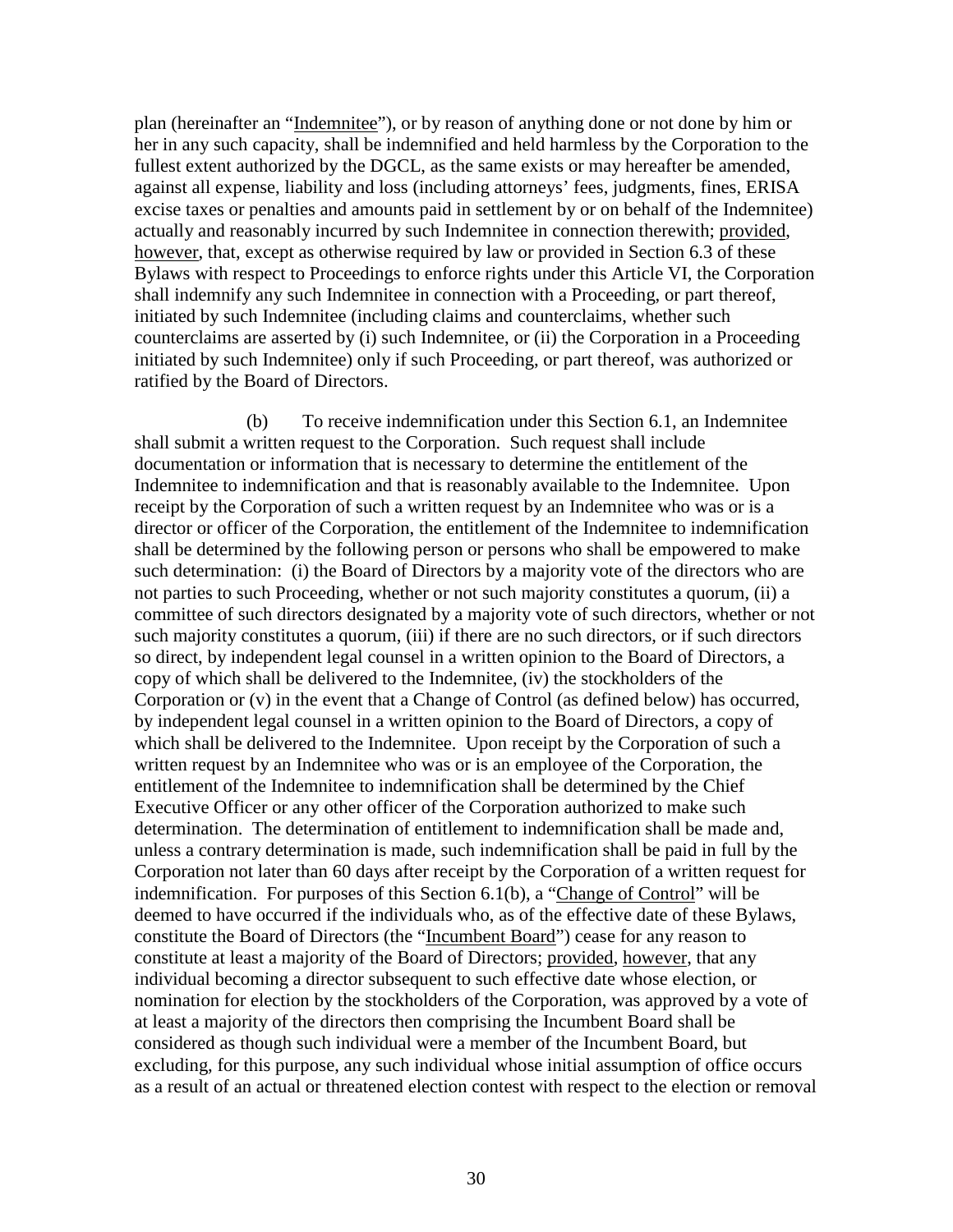of directors or other actual or threatened solicitation of proxies or consents by or on behalf of a person other than the Board of Directors.

# Section 6.2 Right to Advancement of Expenses.

(a) In addition to the right to indemnification conferred in Section 6.1 of these Bylaws, an Indemnitee shall, to the fullest extent not prohibited by law, also have the right to be paid by the Corporation the expenses (including attorneys' fees) incurred in defending any Proceeding with respect to which indemnification is required under Section 6.1 of these Bylaws in advance of its final disposition (hereinafter an "Advancement"); provided, however, that an Advancement shall be made only upon delivery to the Corporation of an undertaking (hereinafter an "Undertaking"), by or on behalf of such Indemnitee, to repay all amounts so advanced if it shall ultimately be determined by final judicial decision of a court of competent jurisdiction from which there is no further right to appeal (hereinafter a "Final Adjudication") that such Indemnitee is not entitled to be indemnified for such expenses under this Article VI or otherwise.

(b) To receive an Advancement under this Section 6.2, an Indemnitee shall submit a written request to the Corporation. Such request shall reasonably evidence the expenses incurred by the Indemnitee and shall include or be accompanied by the Undertaking required by Section 6.2(a). Each such Advancement shall be made within 20 days after the receipt by the Corporation of a written request for Advancement.

Section 6.3 Right of Indemnitee to Bring Suit. In the event that a determination is made that the Indemnitee is not entitled to indemnification or if payment is not timely made following a determination of entitlement to indemnification pursuant to Section 6.1(b) of these Bylaws or if an Advancement is not timely made under Section 6.2(b) of these Bylaws, the Indemnitee may at any time thereafter bring suit against the Corporation in a court of competent jurisdiction in the State of Delaware seeking an adjudication of entitlement to such indemnification or Advancement. If successful in whole or in part in any such suit, or in a suit brought by the Corporation to recover an Advancement pursuant to the terms of an Undertaking, the Indemnitee shall be entitled to be paid also the expense of prosecuting or defending such suit to the fullest extent permitted by law. In any suit brought by the Indemnitee to enforce a right to indemnification hereunder (but not in a suit brought by the Indemnitee to enforce a right to an Advancement) it shall be a defense that the Indemnitee has not met any applicable standard of conduct for indemnification set forth in the DGCL. Further, in any suit brought by the Corporation to recover an Advancement pursuant to the terms of an Undertaking, the Corporation shall be entitled to recover such expenses upon a Final Adjudication that the Indemnitee has not met any applicable standard of conduct for indemnification set forth in the DGCL. Neither the failure of the Corporation (including its directors who are not parties to such action, a committee of such directors, independent legal counsel, or its stockholders) to have made a determination prior to the commencement of such suit that indemnification of the Indemnitee is proper in the circumstances because the Indemnitee has met the applicable standard of conduct set forth in the DGCL, nor an actual determination by the Corporation (including its directors who are not parties to such action, a committee of such directors, independent legal counsel, or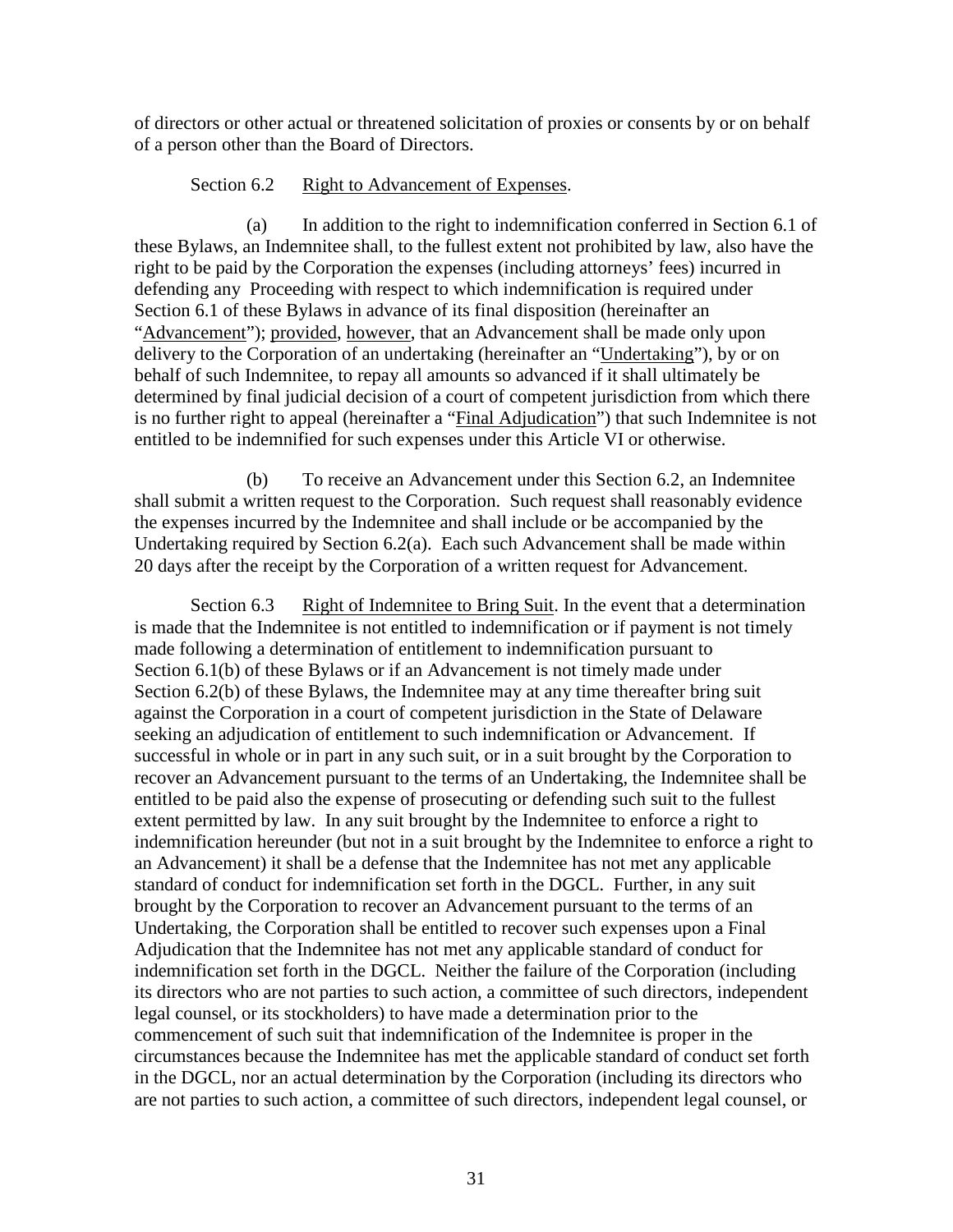its stockholders) that the Indemnitee has not met such applicable standard of conduct, shall create a presumption that the Indemnitee has not met the applicable standard of conduct or, in the case of such a suit brought by the Indemnitee, be a defense to such suit. In any suit brought by the Indemnitee to enforce a right to indemnification or to an Advancement hereunder, or brought by the Corporation to recover an Advancement pursuant to the terms of an Undertaking, the burden of proving that the Indemnitee is not entitled to be indemnified, or to such Advancement, under applicable law, this Article VI or otherwise, shall be on the Corporation.

Section 6.4 Non-Exclusivity of Rights. The rights to indemnification and to the Advancement conferred in this Article VI shall not be exclusive of any other right which any person may have or hereafter acquire under any law, agreement, vote of stockholders or directors, provisions of a certificate of incorporation or bylaws, or otherwise.

Section 6.5 Insurance. The Corporation may maintain insurance, at its expense, to protect itself and any director, officer, employee or agent of the Corporation or another corporation, partnership, joint venture, trust or other enterprise against any expense, liability or loss, whether or not the Corporation would have the power to indemnify such person against such expense, liability or loss under the DGCL.

Section 6.6 Indemnification of Agents of the Corporation. The Corporation, to the extent and in the manner permitted by law, may, to the extent authorized from time to time, grant rights to indemnification and to the Advancement to any agent of the Corporation to the fullest extent of the provisions of this Article VI with respect to the indemnification and Advancement of directors, officers and employees of the Corporation.

Section 6.7 Nature of Rights. The rights conferred upon Indemnitees in this Article VI shall be contract rights that shall vest at the time an individual becomes a director, officer or employee of the Corporation, and such rights shall continue as to an Indemnitee who has ceased to be a director, officer or employee and shall inure to the benefit of the Indemnitee's heirs, executors and administrators. Any amendment, alteration or repeal of this Article VI that adversely affects any right of an Indemnitee or its successors shall be prospective only and shall not limit or eliminate any such right with respect to any Proceeding involving any occurrence or alleged occurrence of any action or omission to act that took place prior to such amendment, alteration or repeal.

Section 6.8 Settlement of Claims. The Corporation shall not be liable to indemnify any Indemnitee under this Article VI for any amounts paid in settlement of any Proceeding effected without the Corporation's written consent, which consent shall not be unreasonably withheld, or for any judicial award if the Corporation was not given a reasonable and timely opportunity, at its expense, to participate in the defense of such Proceeding.

Section 6.9 Subrogation. In the event of payment under this Article VI, the Corporation shall be subrogated to the extent of such payment to all of the rights of recovery of the Indemnitee, who shall execute all papers required and shall do everything that may be necessary to secure such rights, including the execution of such documents necessary to enable the Corporation effectively to bring suit to enforce such rights.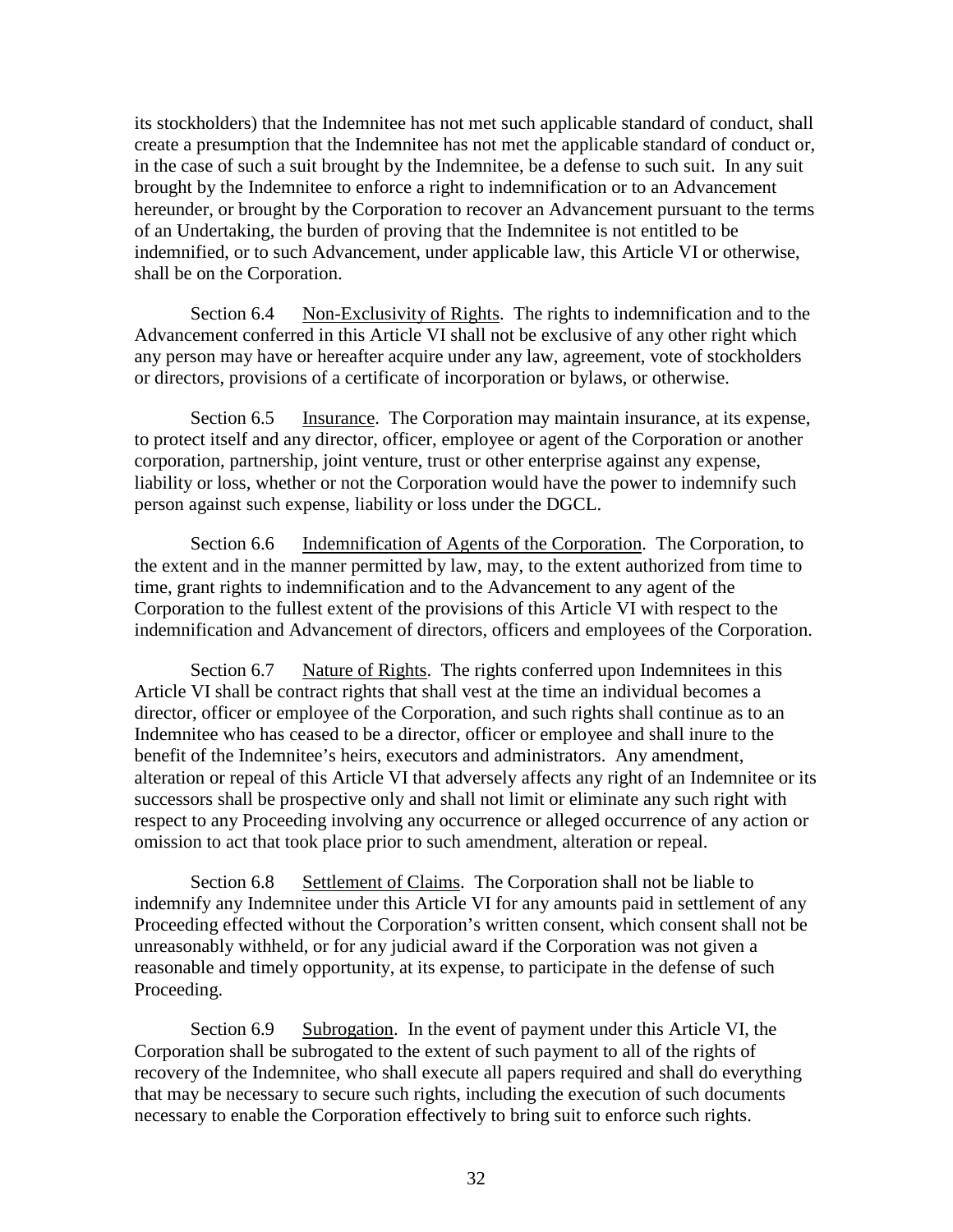Section 6.10 Severability. If any provision or provisions of this Article VI shall be held to be invalid, illegal or unenforceable for any reason whatsoever, (a) the validity, legality and enforceability of the remaining provisions of this Article VI (including, without limitation, all portions of any paragraph of this Article VI containing any such provision held to be invalid, illegal or unenforceable, that are not by themselves invalid, illegal or unenforceable) shall not in any way be affected or impaired thereby, and (b) to the fullest extent possible, the provisions of this Article VI (including, without limitation, all portions of any paragraph of this Article VI containing any such provision held to be invalid, illegal or unenforceable, that are not themselves invalid, illegal or unenforceable) shall be construed so as to give effect to the intent of the parties that the Corporation provide protection to the Indemnitee to the fullest enforceable extent.

# **ARTICLE VII CAPITAL STOCK**

Section 7.1 Certificates of Stock. The shares of the Corporation shall be represented by certificates in such form as shall be determined by the Board of Directors, provided, however, that the Board of Directors may provide by resolution or resolutions that some or all of any or all classes or series of stock shall be uncertificated shares. Any such resolution shall not apply to shares represented by a certificate until such certificate is surrendered to the Corporation. Every holder of stock represented by certificates shall be entitled to have a certificate signed by or in the name of the Corporation by the Chairman or Vice Chairman of the Board of Directors, if any, or the President or a Vice-President, and by the Treasurer or an Assistant Treasurer, or the Secretary or an Assistant Secretary, of the Corporation certifying the number of shares owned by such holder in the Corporation. Any or all such signatures may be facsimiles. In case any officer, transfer agent or registrar who has signed or whose facsimile signature has been placed upon a certificate has ceased to be such officer, transfer agent or registrar before such certificate is issued, it may be issued by the Corporation with the same effect as if such person were such officer, transfer agent or registrar at the date of issue.

Section 7.2 Special Designation on Certificates. If the Corporation is authorized to issue more than one class of stock or more than one series of any class, then the powers, the designations, the preferences, and the relative, participating, optional or other special rights of each class of stock or series thereof and the qualifications, limitations or restrictions of such preferences and/or rights shall be set forth in full or summarized on the face or back of the certificate that the Corporation shall issue to represent such class or series of stock; provided, however, that, except as otherwise provided in Section 202 of the DGCL, in lieu of the foregoing requirements there may be set forth on the face or back of the certificate that the Corporation shall issue to represent such class or series of stock a statement that the Corporation will furnish without charge to each stockholder who so requests the powers, the designations, the preferences, and the relative, participating, optional or other special rights of each class of stock or series thereof and the qualifications, limitations or restrictions of such preferences and/or rights. Within a reasonable time after the issuance or transfer of uncertificated stock, the Corporation shall send to the registered owner thereof a written notice containing the information required to be set forth or stated on certificates pursuant to this Section 7.2 or Sections 156, 202(a) or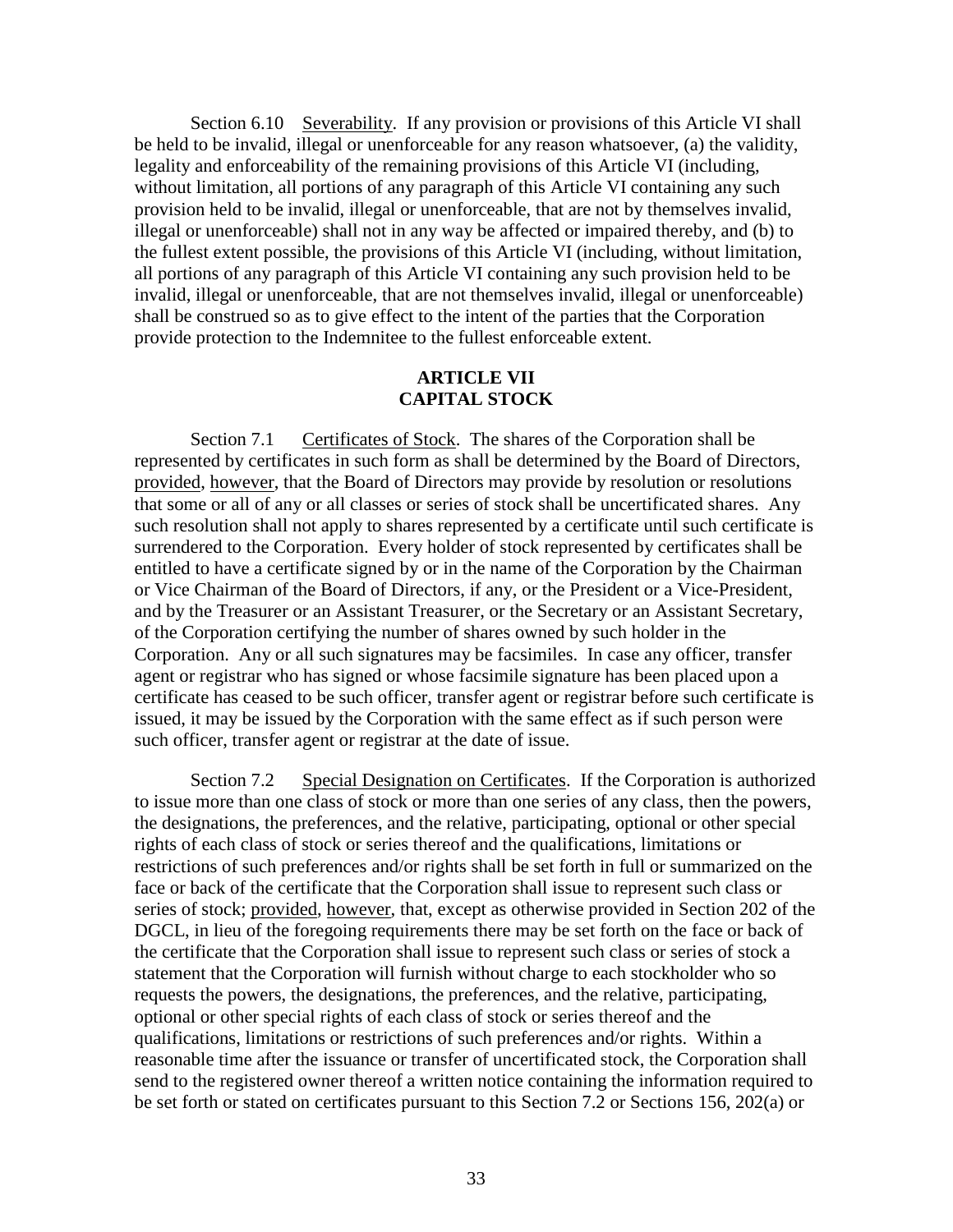218(a) of the DGCL or with respect to this Section 7.2 a statement that the Corporation will furnish without charge to each stockholder who so requests the powers, the designations, the preferences, and the relative, participating, optional or other special rights of each class of stock or series thereof and the qualifications, limitations or restrictions of such preferences and/or rights. Except as otherwise expressly provided by law, the rights and obligations of the holders of uncertificated stock and the rights and obligations of the holders of certificates representing stock of the same class and series shall be identical.

Section 7.3 Transfers of Stock. Transfers of shares of stock of the Corporation shall be made only on the books of the Corporation upon authorization by the registered holder thereof or by such holder's attorney thereunto authorized by a power of attorney duly executed and filed with the Secretary or a transfer agent for such stock, and if such shares are represented by a certificate, upon surrender of the certificate or certificates for such shares properly endorsed or accompanied by a duly executed stock transfer power and the payment of any taxes thereon; provided, however, that the Corporation shall be entitled to recognize and enforce any lawful restriction on transfer.

Section 7.4 Lost Certificates. The Corporation may issue a new share certificate or uncertificated shares in the place of any certificate theretofore issued by it, alleged to have been lost, stolen or destroyed, and the Corporation may require the owner of the lost, stolen or destroyed certificate or the owner's legal representative to give the Corporation a bond (or other adequate security) sufficient to indemnify it against any claim that may be made against it (including any expense or liability) on account of the alleged loss, theft or destruction of any such certificate or the issuance of such new certificate or uncertificated shares. The Board of Directors may adopt such other provisions and restrictions with reference to lost certificates, not inconsistent with applicable law, as it shall in its discretion deem appropriate.

Section 7.5 Addresses of Stockholders. Each stockholder shall designate to the Secretary of the Corporation an address at which notices of meetings and all other corporate notices may be served or mailed to such stockholder and, if any stockholder shall fail to so designate such an address, corporate notices may be served upon such stockholder by mail directed to the mailing address, if any, as the same appears in the stock ledger of the Corporation or at the last known mailing address of such stockholder.

Section 7.6 Registered Stockholders. The Corporation shall be entitled to recognize the exclusive right of a person registered on its books as the owner of shares to receive dividends, and to vote as such owner, and shall not be bound to recognize any equitable or other claim to or interest in such share or shares on the part of any other person, whether or not it shall have express or other notice thereof, except as otherwise provided by law.

# Section 7.7 Record Date for Determining Stockholders.

(a) In order that the Corporation may determine the stockholders entitled to notice of any meeting of stockholders or any adjourned meeting, the Board of Directors may fix a record date, which record date shall not precede the date upon which the resolution fixing the record date is adopted by the Board of Directors, and which record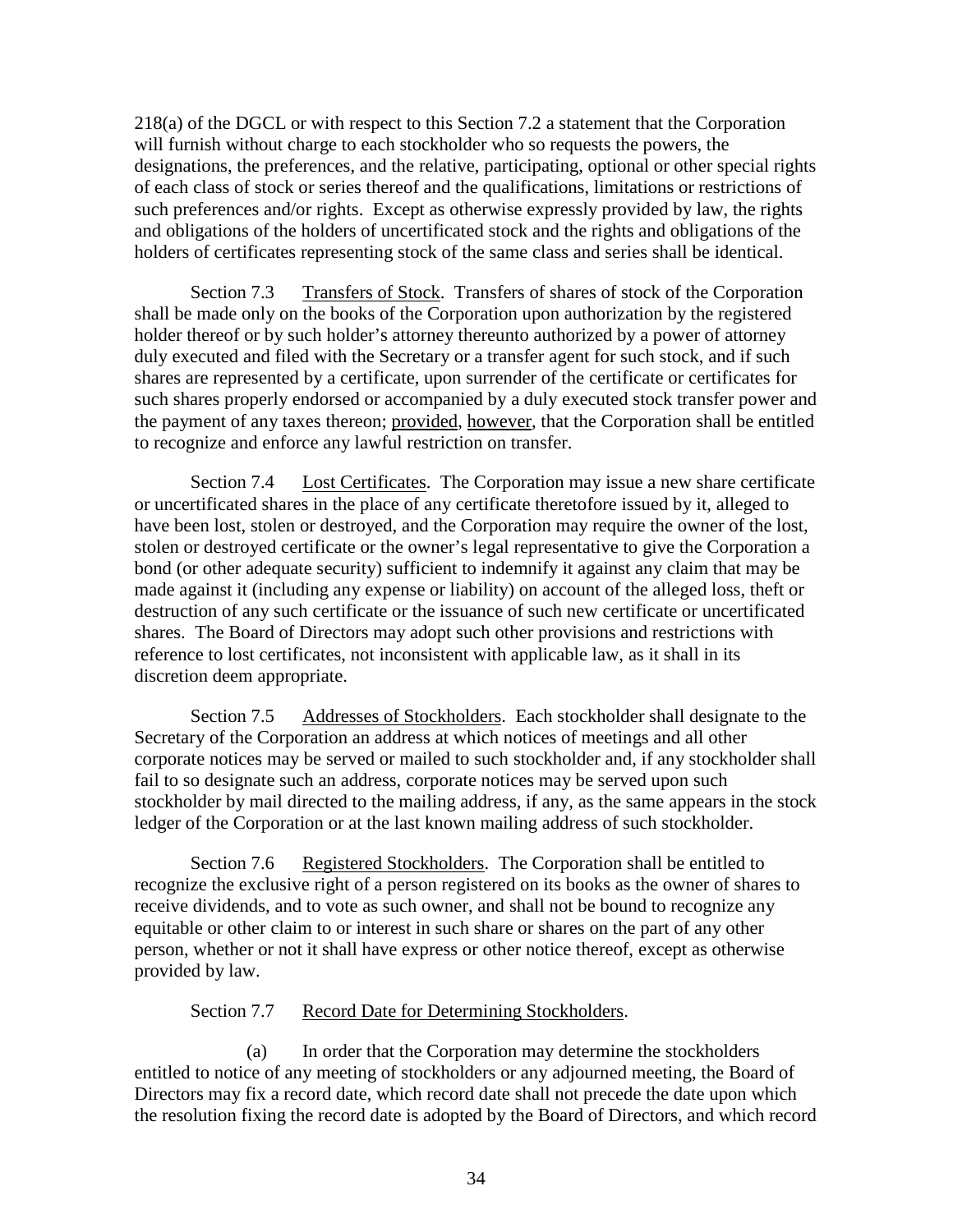date shall, unless otherwise required by law, not be more than 60 nor less than 10 days before the date of such meeting. If the Board of Directors so fixes a date, such date shall also be the record date for determining the stockholders entitled to vote at such meeting unless the Board of Directors determines, at the time it fixes such record date, that a later date on or before the date of the meeting shall be the date for making such determination. If no record date is fixed by the Board of Directors, the record date for determining stockholders entitled to notice of and to vote at a meeting of stockholders shall be at the close of business on the day next preceding the day on which notice is given, or, if notice is waived, at the close of business on the day next preceding the day on which the meeting is held. A determination of stockholders of record entitled to notice of or to vote at a meeting of stockholders shall apply to any adjourned meeting, and to any postponement of a meeting that is to a date not more than 60 days after the record date; provided, however, that the Board of Directors may fix a new record date for the determination of stockholders entitled to vote at any such meeting, and in such case shall also fix as the record date for stockholders entitled to notice of such meeting the same or an earlier date as that fixed for determination of stockholders entitled to vote in accordance herewith at the adjourned meeting.

(b) In order that the Corporation may determine the stockholders entitled to receive payment of any dividend or other distribution or allotment of any rights, or entitled to exercise any rights in respect of any change, conversion or exchange of stock or for the purpose of any other lawful action, the Board of Directors may fix a record date, which record date shall not precede the date upon which the resolution fixing the record date is adopted by the Board of Directors, and which record date shall not be more than 60 days prior to such action. If no such record date is fixed, the record date for determining stockholders for any such purpose shall be at the close of business on the day on which the Board of Directors adopts the resolution relating thereto.

Section 7.8 Regulations. To the extent permitted by applicable law, the Board of Directors may make such additional rules and regulations as it may deem expedient concerning the issue, transfer and registration of shares of stock of the Corporation.

### **ARTICLE VIII GENERAL MATTERS**

Section 8.1 Fiscal Year. The fiscal year of the Corporation shall begin on the first day of January of each year and end on the last day of December of the same year, or shall extend for such other 12 consecutive months as the Board of Directors may designate.

Section 8.2 Corporate Seal. The Board of Directors may provide a suitable seal, containing the name of the Corporation, which seal shall be in the charge of the Secretary of the Corporation. If and when so directed by the Board of Directors or a committee thereof, duplicates of the seal may be kept and used by the Treasurer or by an Assistant Secretary or Assistant Treasurer.

Section 8.3 Maintenance and Inspection of Records. The Corporation shall, either at its principal executive office or at such place or places as designated by the Board of Directors, keep a record of its stockholders, listing their names and addresses and the